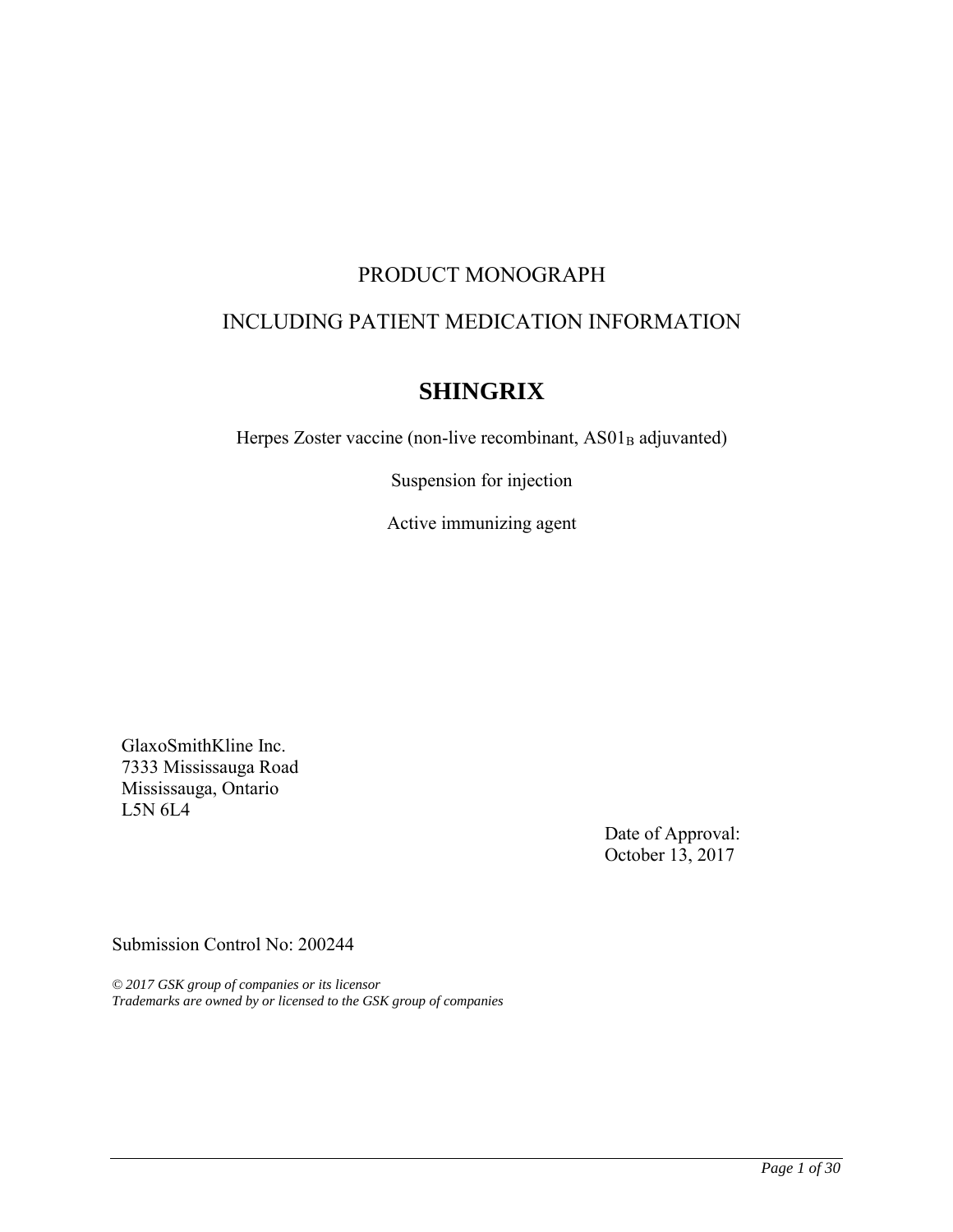# **Table of Contents**

|--|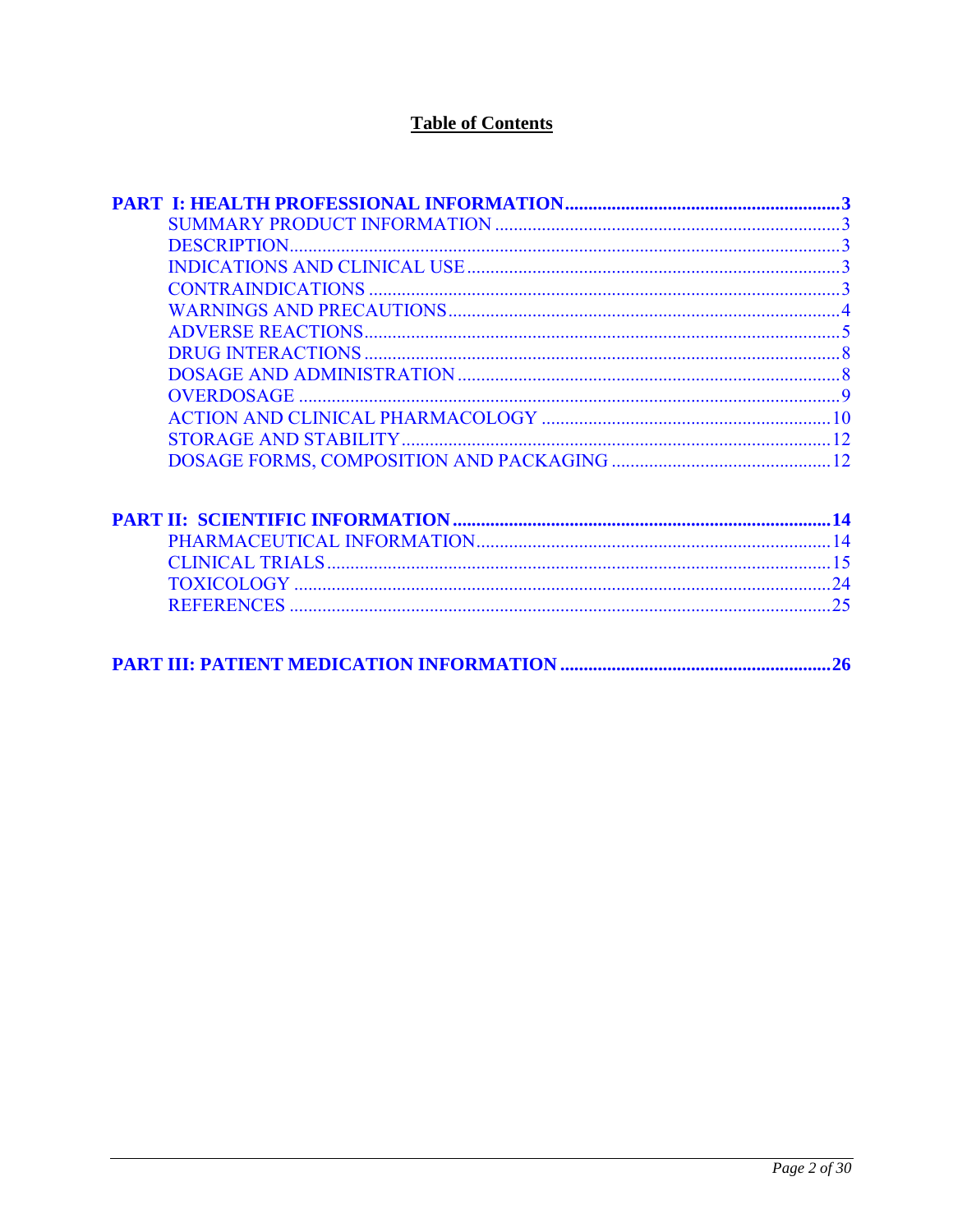### **SHINGRIX**

<span id="page-2-0"></span>Herpes Zoster vaccine (non-live recombinant, AS01<sub>B</sub> adjuvanted)

### **PART I: HEALTH PROFESSIONAL INFORMATION**

### **SUMMARY PRODUCT INFORMATION**

| <b>Route of</b><br><b>Administration</b> | <b>Dosage Form / Strength</b><br>per 0.5 mL dose                                          | <b>Nonmedicinal Ingredients</b>                                                                                                                                                                                                                                                                                                                             |
|------------------------------------------|-------------------------------------------------------------------------------------------|-------------------------------------------------------------------------------------------------------------------------------------------------------------------------------------------------------------------------------------------------------------------------------------------------------------------------------------------------------------|
| Intramuscular<br>injection               | Suspension for injection/<br>50 mcg Varicella Zoster<br>Virus (VZV) glycoprotein<br>E(gE) | Cholesterol, dioleoyl phosphatidylcholine,<br>dipotassium phosphate, disodium<br>phosphate anhydrous, polysorbate 80,<br>potassium dihydrogen phosphate, Quillaja<br>saponaria Molina, fraction 21 (QS-21), 3-<br>O-desacyl-4'-monophosphoryl lipid A<br>(MPL), sodium chloride, sodium<br>dihydrogen phosphate dihydrate, sucrose,<br>water for injections |

### **DESCRIPTION**

SHINGRIX is a sterile, non-live vaccine for intramuscular injection. The vaccine is supplied as a vial of lyophilized recombinant varicella zoster virus surface glycoprotein E (VZV gE) which is reconstituted at the time of use with the accompanying vial of  $AS01<sub>B</sub>$  adjuvant suspension.

### **INDICATIONS AND CLINICAL USE**

SHINGRIX is indicated for prevention of herpes zoster (HZ, or shingles) in adults 50 years of age or older (see Clinical Trials section).

### **CONTRAINDICATIONS**

Patients with a known hypersensitivity to the active substance or to any component of the vaccine. For a complete listing, see the Dosage Forms, Composition and Packaging section.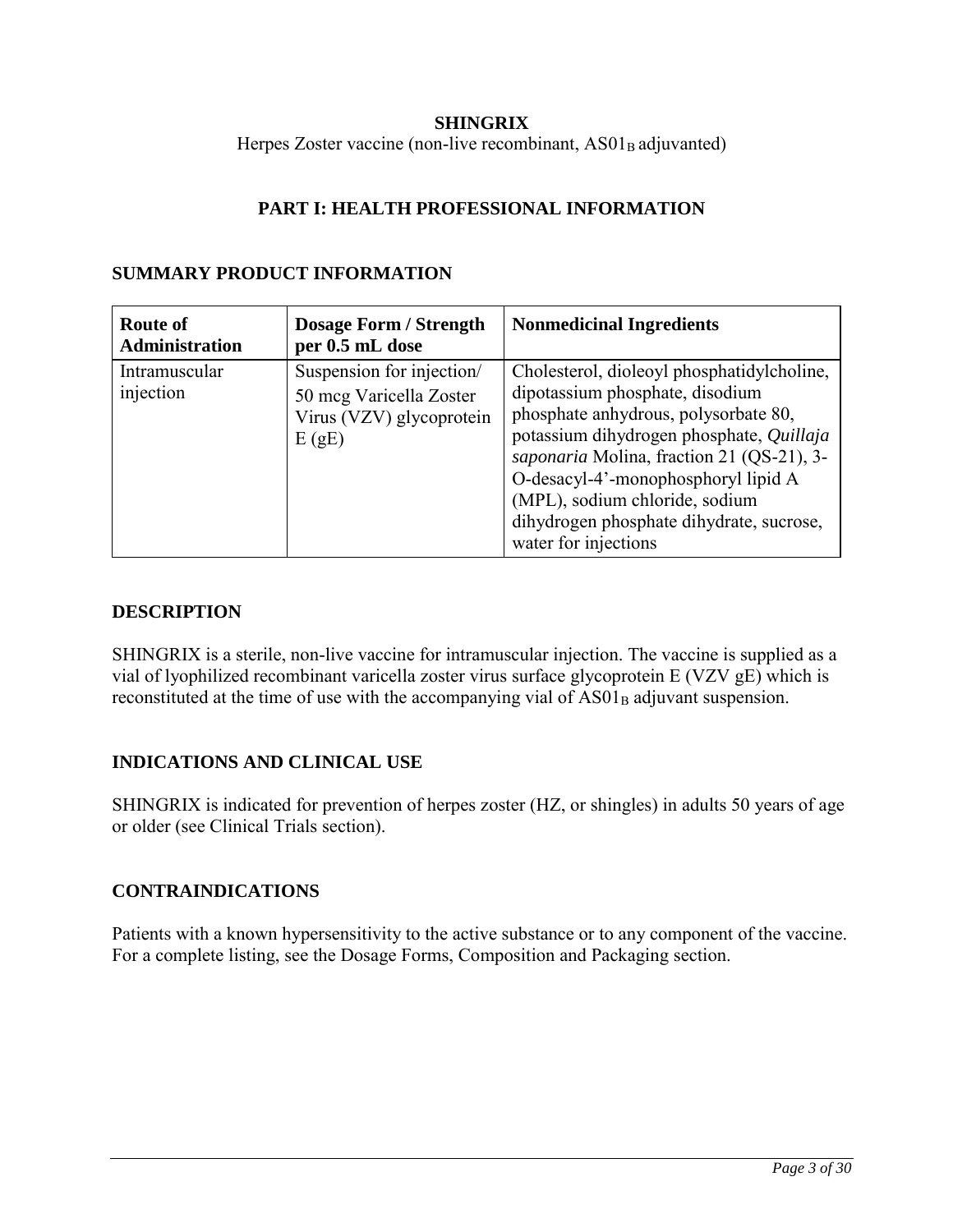### <span id="page-3-0"></span>**WARNINGS AND PRECAUTIONS**

### **General**

### *Prior to immunization*

It is good clinical practice to precede vaccination by a review of the medical history (especially with regard to previous vaccination and possible occurrence of undesirable events) and a clinical examination.

As with all injectable vaccines, appropriate medical treatment and supervision should always be readily available in case of an anaphylactic event following the administration of the vaccine.

As with any vaccine, a protective immune response may not be elicited in all vaccinees.

### *Precautions for use*

**Do not administer the vaccine intravascularly, intradermally or subcutaneously.** 

Maladministration via the subcutaneous route may lead to an increase in transient local reactions.

SHINGRIX is not indicated for prevention of primary varicella infection or for the treatment of herpes zoster (HZ) or postherpetic neuralgia (PHN).

### **Febrile Illness**

As with other vaccines, vaccination with SHINGRIX should be postponed in subjects suffering from an acute severe febrile illness. The presence of a minor infection, such as a cold, should not result in the deferral of vaccination.

### **Hematologic**

As with other vaccines administered intramuscularly, SHINGRIX should be given with caution to individuals with thrombocytopenia or any coagulation disorder since bleeding may occur following an intramuscular administration to these subjects.

### **Syncope**

Syncope (fainting) can occur following, or even before, any vaccination as a psychogenic response to the needle injection. It is important that procedures are in place to avoid injury from faints.

### *Special Populations*

**Geriatrics (≥60 years of age):** The efficacy and safety in subjects 60 years and older were assessed in clinical trials (see Clinical Trials section).

**Pregnant Women:** There are no data on the use of SHINGRIX in pregnant women. Animal studies performed with SHINGRIX administered to female rats do not indicate any harmful effects with respect to pregnancy (see Toxicology section).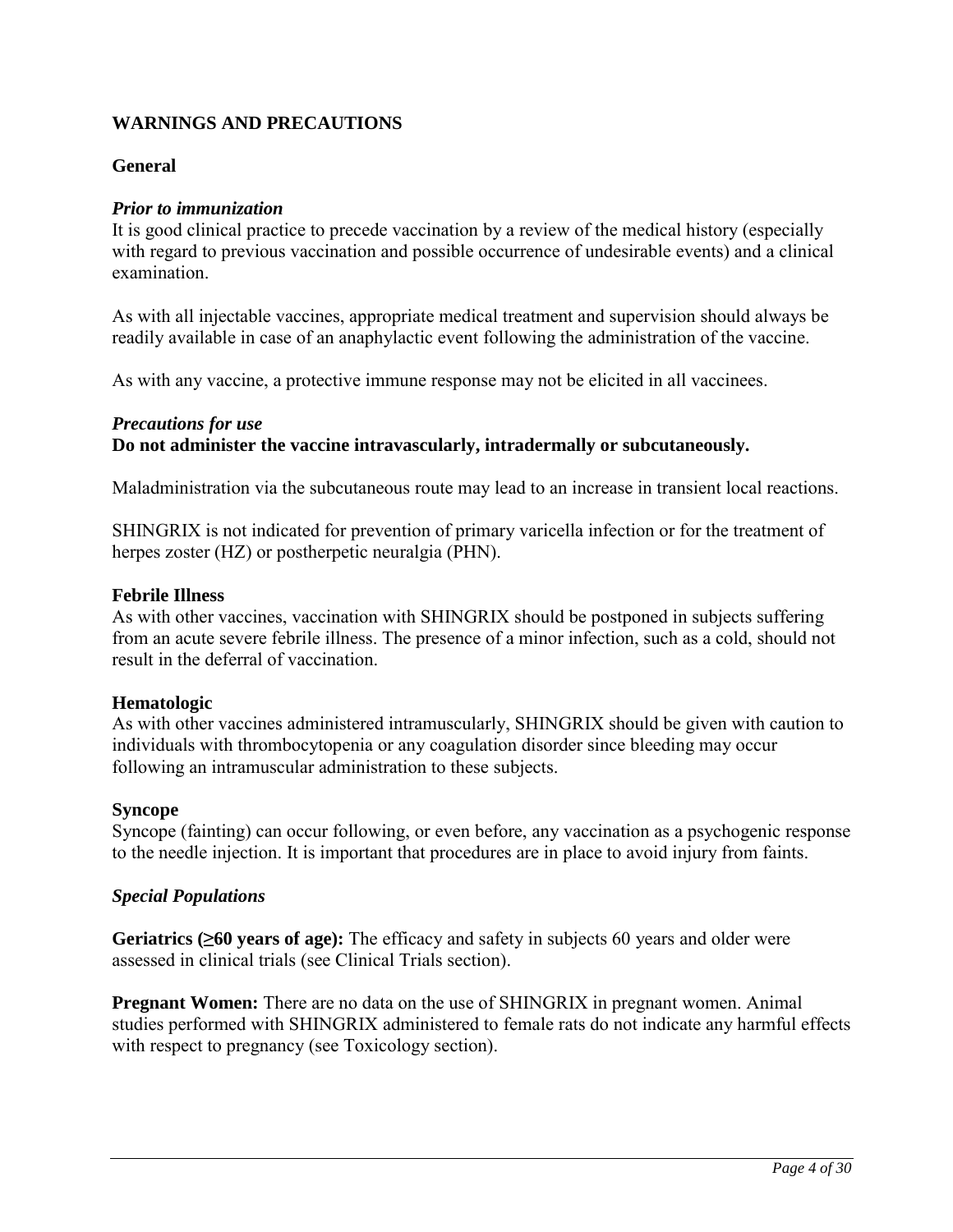<span id="page-4-0"></span>**Nursing Women:** The effect on breast-fed infants of administration of SHINGRIX to their mothers has not been studied.

**Pediatrics (<18 years of age)**: The safety and efficacy of SHINGRIX in individuals younger than 18 years have not been established.

**Immunocompromised (IC) individuals (≥50 years of age):** There are limited data available on the use of SHINGRIX in immunocompromised adults 50 years of age or older (see Clinical Trials section).

### **ADVERSE REACTIONS**

### **Adverse Drug Reaction Overview**

More than 17,000 adults aged 50 through 96 years of age received at least one dose of SHINGRIX in 17 clinical studies. The incidence of solicited local and general symptoms was higher in subjects who received SHINGRIX than in subjects who received control (placebo or other vaccines). SHINGRIX was generally well tolerated.

### **Clinical Trial Adverse Drug Reactions**

*Because clinical trials are conducted under very specific conditions the adverse reaction rates observed in the clinical trials may not reflect the rates observed in practice and should not be compared to the rates in the clinical trials of another drug. Adverse drug reaction information from clinical trials is useful for identifying drug-related adverse events and for approximating rates*.

The safety of SHINGRIX was evaluated by pooling data from two pivotal phase III placebocontrolled clinical studies, ZOE-50 (Zoster-006) and ZOE-70 (Zoster-022), involving 29,305 subjects aged 50 years and older who received at least one dose of SHINGRIX ( $n = 14,645$ ) or placebo ( $n = 14,660$ ) administered according to a 0- and 2-month schedule.

### **Solicited Adverse Events**

The reported frequencies of solicited local and general adverse events from studies ZOE-50 and ZOE-70 are presented in [Table 1.](#page-5-0)

Data on solicited local and general adverse events were collected using standardized diary cards for 7 days following each vaccine dose or placebo in a subset of subjects ( $n = 4,884$  receiving SHINGRIX,  $n = 4,880$  receiving placebo with at least one documented dose in the ZOE-50 and ZOE-70 studies).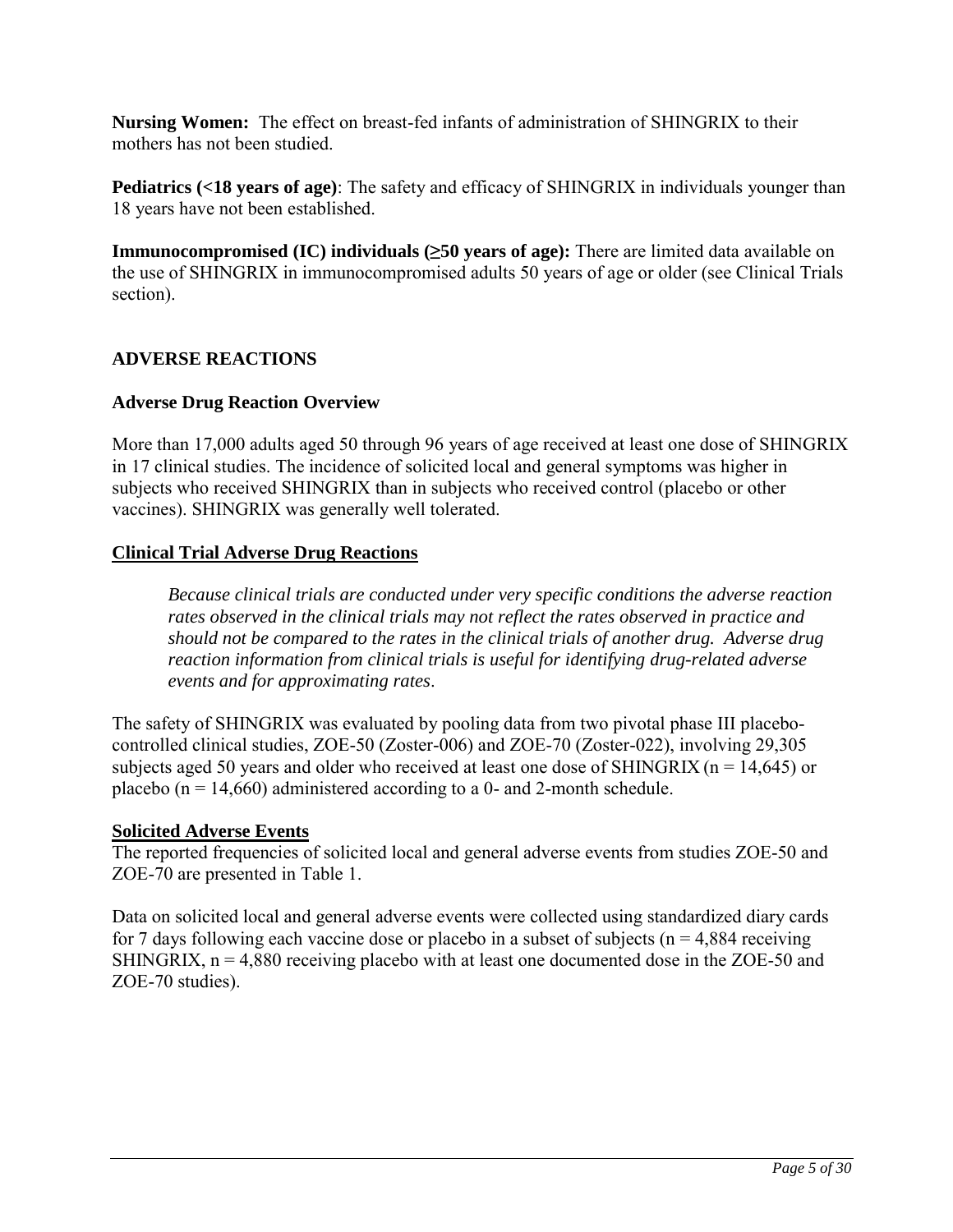#### <span id="page-5-0"></span>**Table 1 Percentage of subjects with solicited local adverse reactions and general adverse events within 7 days<sup>a</sup> of vaccination in adults aged 50 to 69 years and 70 years and older<sup>b</sup> (a subset of TVC with 7-day diary card) in studies ZOE-50 and ZOE-70**

|                                                       | Aged 50 - 69 Years        |                             | Aged $\geq 70$ Years      |                       |  |
|-------------------------------------------------------|---------------------------|-----------------------------|---------------------------|-----------------------|--|
|                                                       | <b>SHINGRIX</b><br>$(\%)$ | Placebo <sup>g</sup><br>(%) | <b>SHINGRIX</b><br>$(\%)$ | <b>Placebo</b><br>(%) |  |
| <b>Local Adverse</b><br><b>Reactions</b> <sup>e</sup> | $n = 2626$                | $n = 2617$                  | $n = 2258$                | $n = 2263$            |  |
| Pain                                                  | 85.6                      | 12.8                        | 69.2                      | 8.8                   |  |
| Redness                                               | 38.5                      | 1.4                         | 37.7                      | 1.2                   |  |
| Swelling                                              | 28.5                      | 0.9                         | 23.0                      | 1.1                   |  |
| <b>General Adverse</b><br>Eventsf                     | $n = 2624$                | $n = 2617$                  | $n = 2252$                | $n = 2264$            |  |
| Myalgia                                               | 53.0                      | 13.2                        | 35.1                      | 9.9                   |  |
| Fatigue                                               | 51.3                      | 18.3                        | 36.6                      | 14.4                  |  |
| Headache                                              | 45.2                      | 18.6                        | 29.0                      | 11.8                  |  |
| Shivering                                             | 33.1                      | 6.5                         | 19.5                      | 4.9                   |  |
| Fever <sup>c</sup>                                    | 25.9                      | 3.2                         | 14.3                      | 2.7                   |  |
| Gastrointestinal <sup>d</sup>                         | 20.5                      | 9.7                         | 13.5                      | 7.6                   |  |

TVC = Total vaccinated cohort for safety included all subjects with at least one documented dose (n).

a 7 days included day of vaccination and the subsequent 6 days.

b Pooled data from ZOE-50 (subjects ≥50 years) and ZOE-70 (subjects ≥70 years).

c Fever defined as ≥37.5°C/99.5°F for oral, axillary, or tympanic route, or ≥38°C/100.4°F for rectal route

d GI = Gastrointestinal symptoms including nausea, vomiting, diarrhea, and/or abdominal pain.

e All solicited local (injection site) adverse reactions will be considered causally related to vaccination.

f Solicited general adverse events are those experiences which do not occur at the site of injection and are temporally associated with the use of the vaccine, whether or not considered related.

g Placebo = saline solution

The majority of solicited local adverse reactions and general adverse events seen with SHINGRIX were mild to moderate in intensity and were not long-lasting (median duration of 3 days).

The incidence of solicited local and general symptoms was numerically lower in subjects aged 70 years and older compared with those aged 50 to 69 years.

The incidence of solicited local adverse reactions and general adverse events of SHINGRIX from the ZOE-50 and ZOE-70 studies were generally the same following each dose.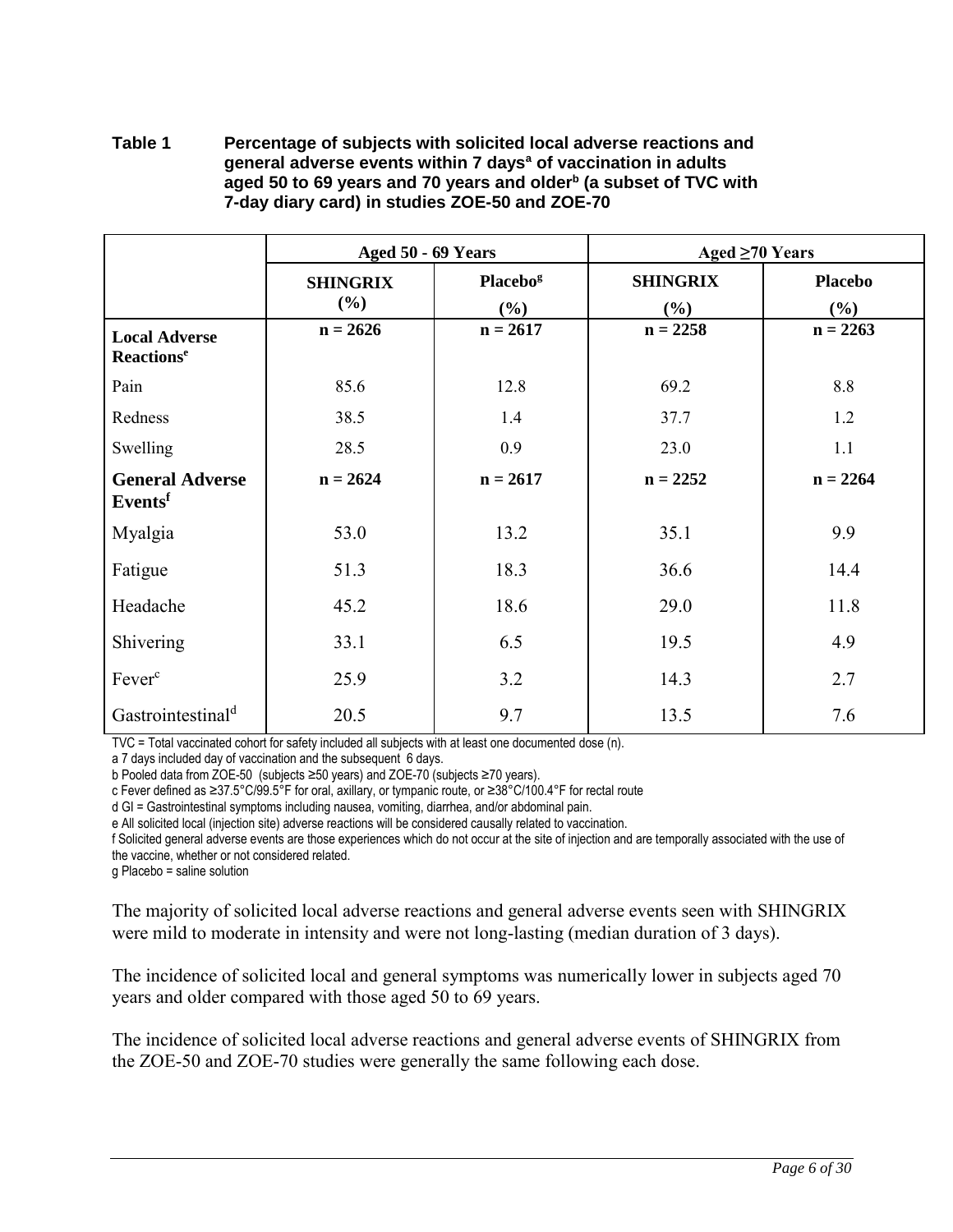### **Unsolicited Adverse Events**

In studies ZOE-50 and ZOE-70, unsolicited adverse events that occurred within 30 days following each vaccination (Day 0 to 29) were recorded with diary cards in all subjects. In studies ZOE-50 and ZOE-70, unsolicited adverse events occurring within 30 days of vaccination were reported in 50.5% and 32.0% of subjects who received SHINGRIX ( $n = 14,645$ ) and placebo ( $n = 14,660$ ), respectively (Total Vaccinated Cohort). Unsolicited adverse events that occurred in ≥1% of recipients of SHINGRIX and at a rate at least 2-fold higher than placebo included chills (3.5% versus 0.2%), injection site pruritus (2.2% versus 0.2%), and malaise (1.7% versus 0.3%).

### **Serious Adverse Events (SAEs)**

In studies ZOE-50 and ZOE-70, SAEs occurred at a similar rate in subjects who received SHINGRIX (2.3%) and placebo (2.2%) within 30 days after the last dose of vaccine or placebo. During the entire follow-up period (median 4.4 years, range: 0 to 5.0 years), SAEs were reported for 12.8% of subjects who received SHINGRIX and for 13.3% of subjects who received placebo. In both groups, the incidence of SAEs was higher in subjects aged 70 years and older compared with those aged 50 to 69 years. These events were either not in temporal association with vaccination and/or had alternative plausible causes.

### **Deaths**

During the 30-day follow-up period, deaths were reported for 0.1% of subjects who received SHINGRIX and 0.1% of subjects who received placebo in studies ZOE-50 and ZOE-70. During the entire follow-up period (median 4.4 years, range: 0 to 5.0 years), deaths were reported in 4.3% of subjects who received SHINGRIX and in 4.6% of subjects who received placebo. Causes of death among subjects were consistent with those generally reported in adult and elderly populations. The majority of deaths were reported in subjects aged 70 years and older in the vaccine and placebo groups. None of the fatal cases were considered related to vaccination.

### **Potential Immune-Mediated Diseases**

In studies ZOE-50 and ZOE-70, new onset of potential immune-mediated diseases (pIMDs) or exacerbation of existing pIMDs were reported for 1.2% of subjects who received SHINGRIX and 1.4% of subjects who received placebo during the entire follow-up period (median 4.4 years, range: 0 to 5.0 years). Approximately half of pIMDs occurred with time to onset longer than one year after the last vaccination. The most frequently reported pIMDs in the vaccine and placebo groups were polymyalgia rheumatica (0.2% in each group), rheumatoid arthritis (0.1% versus 0.2%, respectively), psoriasis (0.1% in each group), and autoimmune thyroiditis (0.1% in each group).

### **Flexible Dosing Schedule**

In a phase III clinical study Zoster-026, where 119 adults ≥50 years of age were vaccinated with SHINGRIX following a 0, 6-month schedule, the safety profile was comparable to that observed in adults ≥50 years of age vaccinated with SHINGRIX following a 0, 2-month schedule (see Clinical Trials section).

### **Immunocompromised (IC) subjects**

In studies Zoster-001 and Zoster-015, the co-primary objectives were to evaluate the safety and reactogenicity of HZ vaccine formulations in subjects  $\geq$ 18 years of age (YOA) with a selected IC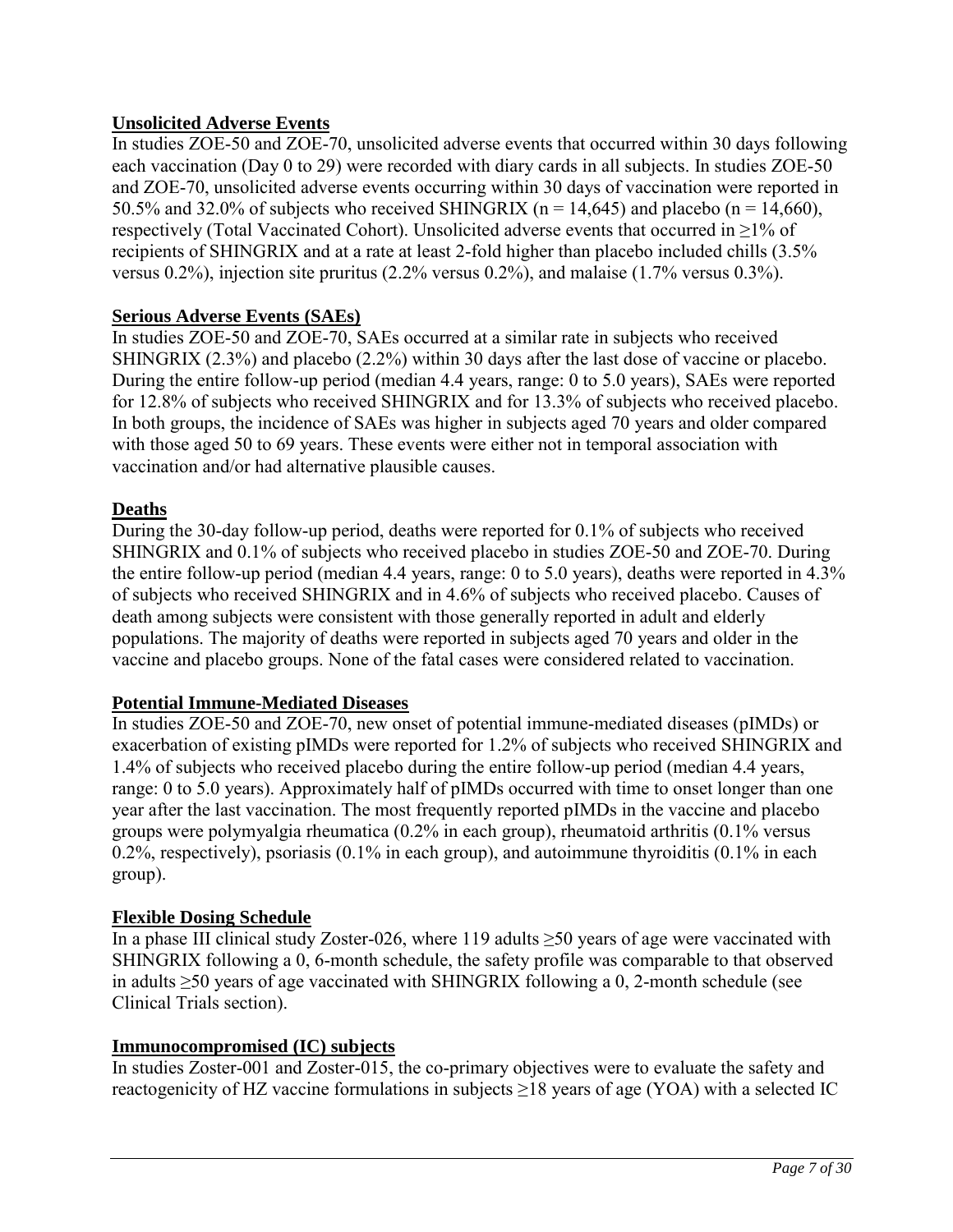<span id="page-7-0"></span>condition (autologous Haematopoietic Cell Transplant (HCT) and HIV infection, respectively). More than half of the subjects who participated in Zoster-001 and Zoster-015 (54%) were  $\geq 50$ YOA. With the limited number of subjects  $(n = 164)$ , no safety concerns were identified as evaluated one year post-vaccination (see Clinical Trials section).

### **DRUG INTERACTIONS**

### **Use with Other Vaccines**

SHINGRIX can be given concomitantly with unadjuvanted seasonal influenza vaccine (see Clinical Trials section). The vaccines should be administered at different injection sites.

### **Drug-Drug Interactions**

Interactions with drugs have not been established.

#### **Drug-Food Interactions**

Interactions with food have not been established.

### **Drug-Herb Interactions**

Interactions with herbal products have not been established.

#### **Drug-Laboratory Interactions**

Interactions with laboratory tests have not been established.

### **DOSAGE AND ADMINISTRATION**

• This medicinal product must not be mixed with other medicinal products.

### **Recommended Dosing**

The primary vaccination schedule consists of two doses of 0.5 mL each; an initial dose at Month 0 followed by a second dose administered anytime between 2 and 6 months later. Administration of the second dose of SHINGRIX is important to ensure maximum vaccine efficacy and duration of protection against HZ disease.

The need for booster doses following the primary vaccination schedule has not been established.

### **Administration**

SHINGRIX is for intramuscular injection only, preferably in the deltoid muscle.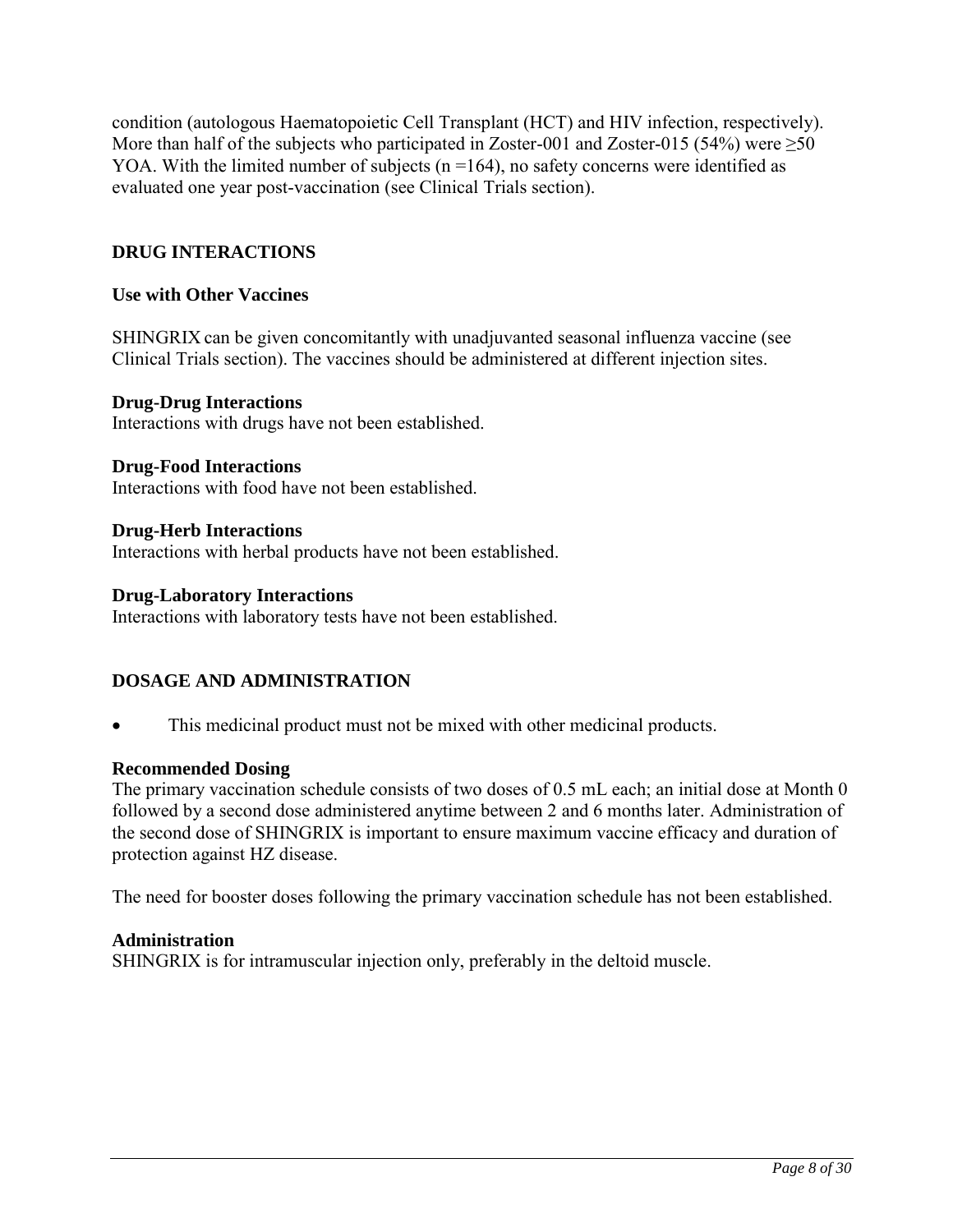### <span id="page-8-0"></span>**Reconstitution**

SHINGRIX is to be reconstituted only with the accompanying adjuvant suspension.

### **Use and Handling**

The lyophilized powder and suspension should be inspected visually for any foreign particulate matter and/or variation of appearance. If either is observed, do not reconstitute the vaccine.

### **How to prepare SHINGRIX:**

SHINGRIX must be reconstituted prior to administration.

- 1. Withdraw the entire contents of the vial containing the suspension into a sterile syringe.
- 2. Add the entire contents of the syringe into the vial containing the lyophilized powder.
- 3. Shake gently until the lyophilized powder is completely dissolved.

The reconstituted vaccine is an opalescent, colourless to pale brownish liquid.

The reconstituted vaccine should be inspected visually for any foreign particulate matter and/or variation of appearance. If either is observed, do not administer the vaccine.

After reconstitution, the vaccine should be used promptly; if this is not possible, the vaccine should be stored in a refrigerator (2°C to 8°C). If not used within 6 hours it should be discarded.

### **Before administration:**

- 1. Withdraw the entire contents of the vial containing the reconstituted vaccine into a sterile syringe.
- 2. Change the needle so that you are using a new needle to administer the vaccine.

Any unused medicinal product or waste material should be disposed of in accordance with local requirements.

### **OVERDOSAGE**

No cases of overdosage have been reported.

For management of a suspected drug overdose, contact your regional Poison Control Centre.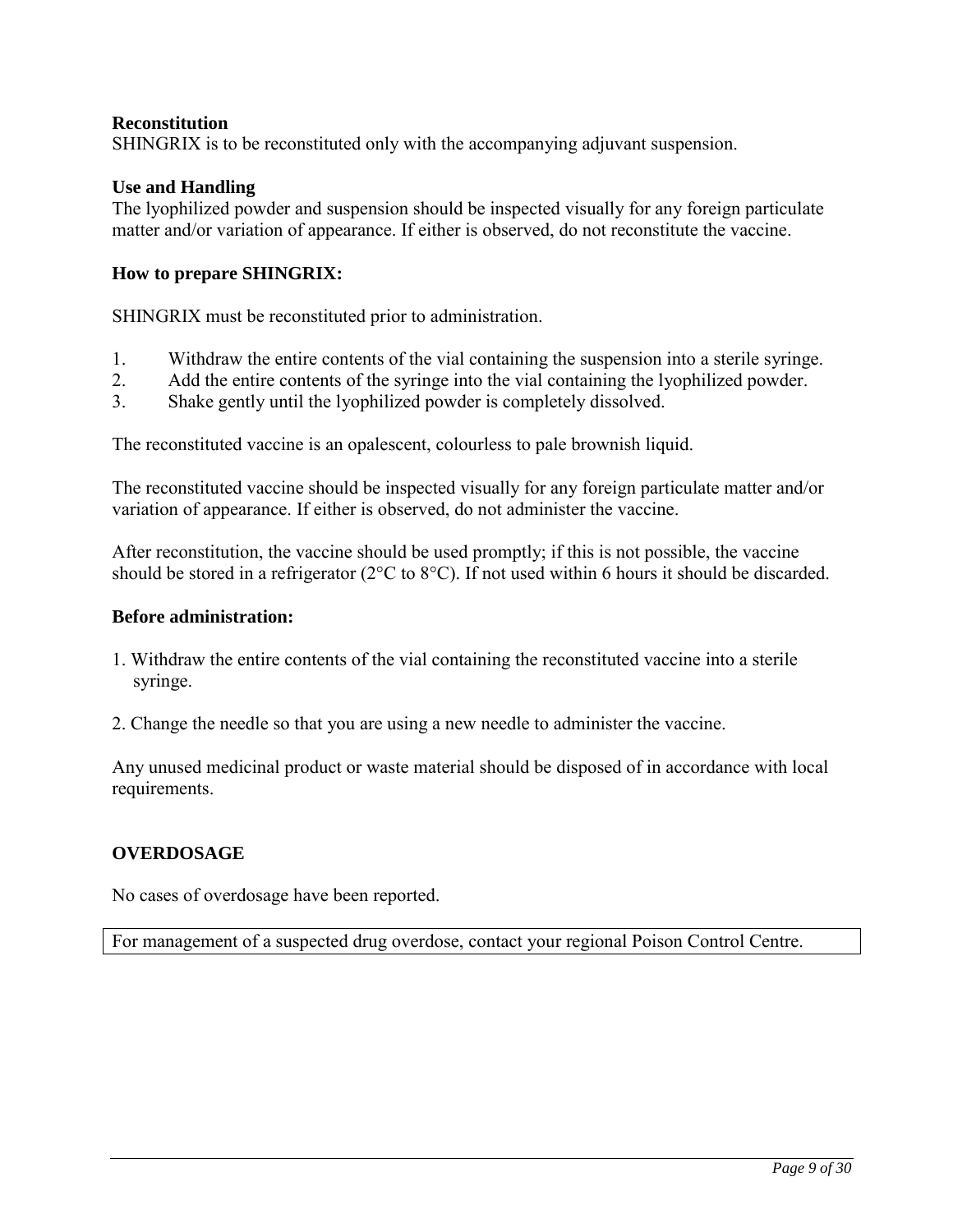## <span id="page-9-0"></span>**ACTION AND CLINICAL PHARMACOLOGY**

### **Herpes Zoster Disease**

Primary VZV infection results in varicella (chickenpox), after which VZV becomes latent in neurons of dorsal root and cranial nerve ganglia. HZ (or shingles) results from the reactivation of latent VZV in sensory ganglia.

Any person who has had varicella is at risk of developing HZ. Age is the most important risk factor for the development of HZ with two-thirds of the cases occurring in those over 50 years of age. The risk and severity of HZ is greatest in the elderly, an age group predicted to grow in coming decades. This age-related risk may be explained by waning immunity over time including the loss of components of VZV-specific cell mediated immunity as a result of natural aging processes. The severity of illness associated with HZ and its complications also increases markedly with age.

HZ can be a severely debilitating disease that typically presents as an acute, painful, vesicular rash distributed along a single dermatome. HZ rash is preceded by prodromal pain in 70% to 80% of the cases, and can last up to a week or longer. The prodromal pain might also be associated with fever, malaise and headache. During the eruptive phase, acute local neurological pain occurs in up to 90% of immunocompetent individuals. The median duration of acute phase pain is 2 weeks and can be very severe, disabling, and interfere with daily activities. The rash typically heals in 2-4 weeks but may leave scars or pigmentation changes. HZ-associated pain can persist for weeks, months or even years (see HZ Complications section).

The National Advisory Committee on Immunization (NACI) recommends herpes zoster vaccination. Refer to the NACI statement available on the Public Health Agency website for further information.

### **HZ Complications**

By definition, HZ complications can only occur following HZ. HZ complications occur in approximately 25% of persons with HZ and become more common with age. The most common HZ complications are postherpetic neuralgia (PHN) and HZ ophthalmicus (HZO). PHN is defined as pain that persists for at least 3 months or occurs after the HZ rash itself has resolved. Affected patients report typical neurologic pain symptoms such as intermittent or continuous, deep or superficial throbbing or stabbing, spontaneous aching or burning, intense itching, allodynia, and hyperalgesia. PHN can only occur as a result of HZ and develops in 10% to 30% of patients, with approximately 30-50% of patients experiencing pain for >1 year and several studies have reported PHN lasting up to 10 years. HZO can develop when reactivation of VZV occurs in the ophthalmic division of the trigeminal nerve. Common manifestations of HZO include keratitis as well as other complications which can occur, including conjunctivitis, retinitis, optic neuritis and glaucoma. Chronic HZO may lead to pain, facial scarring and loss of vision.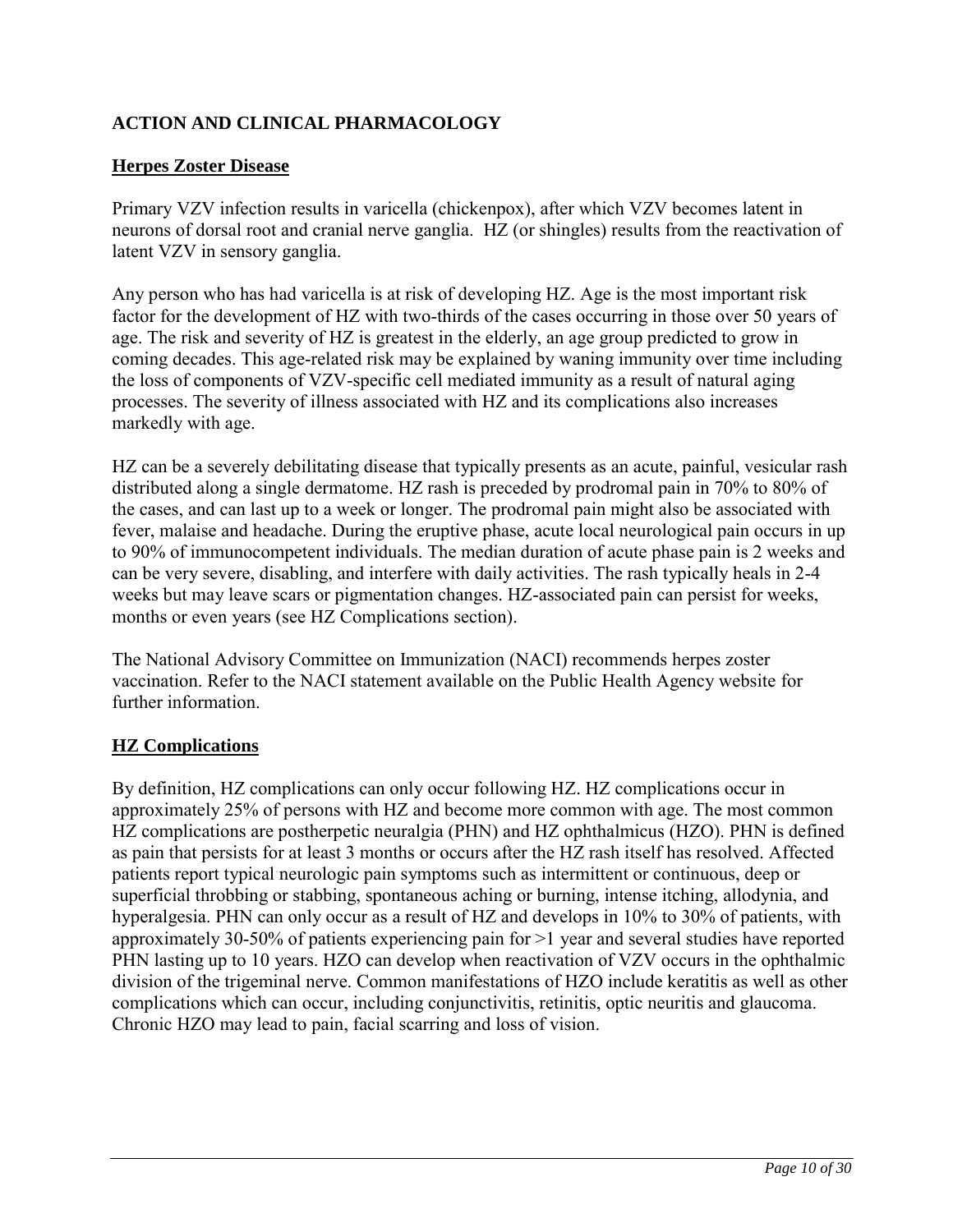### **Epidemiology**

Nearly all adult Canadians (≥90%) have had chickenpox and are therefore at risk for HZ. HZ occurs most frequently among older adults and immunocompromised persons. In Canada, it has been estimated that 30% of the population will develop HZ at some point in their lives; this number increases to almost 50% for those who live to 85 years of age (YOA). Overall incidence rates range from 20 to 34 per 10,000 person-years, however they increase to 39 to 118 per 10,000 person-years in adults over 65 YOA. In Canada, PHN is estimated to occur in approximately 20% of adults after HZ onset overall, however it can increase to over 30% for those over 80 YOA.

Burden of disease and hospitalization rates have also been assessed across Canada and the estimated 130,000 new HZ infections would result in 252,000 physician consultations, 2,000 hospitalizations and 20 deaths annually.

Zoster-related hospitalization rates vary across Canada and have been estimated to range from 1.5 to 4.6 per 100,000 population for those aged 50-59 YOA, increasing with advancing age to reach as high as 75 per 100,000 population in those over 80 YOA as observed in an Ontario study conducted using administrative database data from 1992-2010.

### **Mechanism of Action**

SHINGRIX is designed to induce antigen-specific cellular and humoral immune responses in individuals with pre-existing immunity against varicella zoster virus (VZV). Although no immunological correlate for protection against HZ has been identified, current knowledge suggests that VZV-specific cell-mediated immunity (CMI) is of primary importance in preventing HZ. VZV-specific antibodies (Abs) may help control viral dissemination and may thereby help limit the severity of HZ. While VZV-specific Abs may not be directly protective against HZ, they may represent an indirect measure of the CMI response to vaccination.

The antigen component of SHINGRIX is one of the major glycoproteins from VZV and is unable to replicate. When the vaccine antigen is combined with the  $AS01<sub>B</sub>$  Adjuvant System (composed of the plant extract *Quillaja saponaria* Molina, fraction 21 (QS-21) and 3-O-desacyl-4' monophosphoryl lipid A (MPL), the vaccine increases VZV-specific CMI, which is thought to be the mechanism by which it protects against zoster disease and its subsequent complications.

Non-clinical data show that the adjuvant component, AS01<sub>B</sub>, induces a local and transient activation of the innate immune system through molecular pathways specific to MPL and QS-21, which act as immunoenhancers. This facilitates the recruitment and activation of antigenpresenting cells carrying gE-derived antigens in the draining lymph node, which in turn leads to the generation of gE-specific CD4+ T cells. The adjuvant effect of  $AS01<sub>B</sub>$  is the result of interactions between MPL and QS-21 formulated in liposomes. SHINGRIX also increases VZVspecific humoral immunity, which is an indicator of the responsiveness to the vaccine.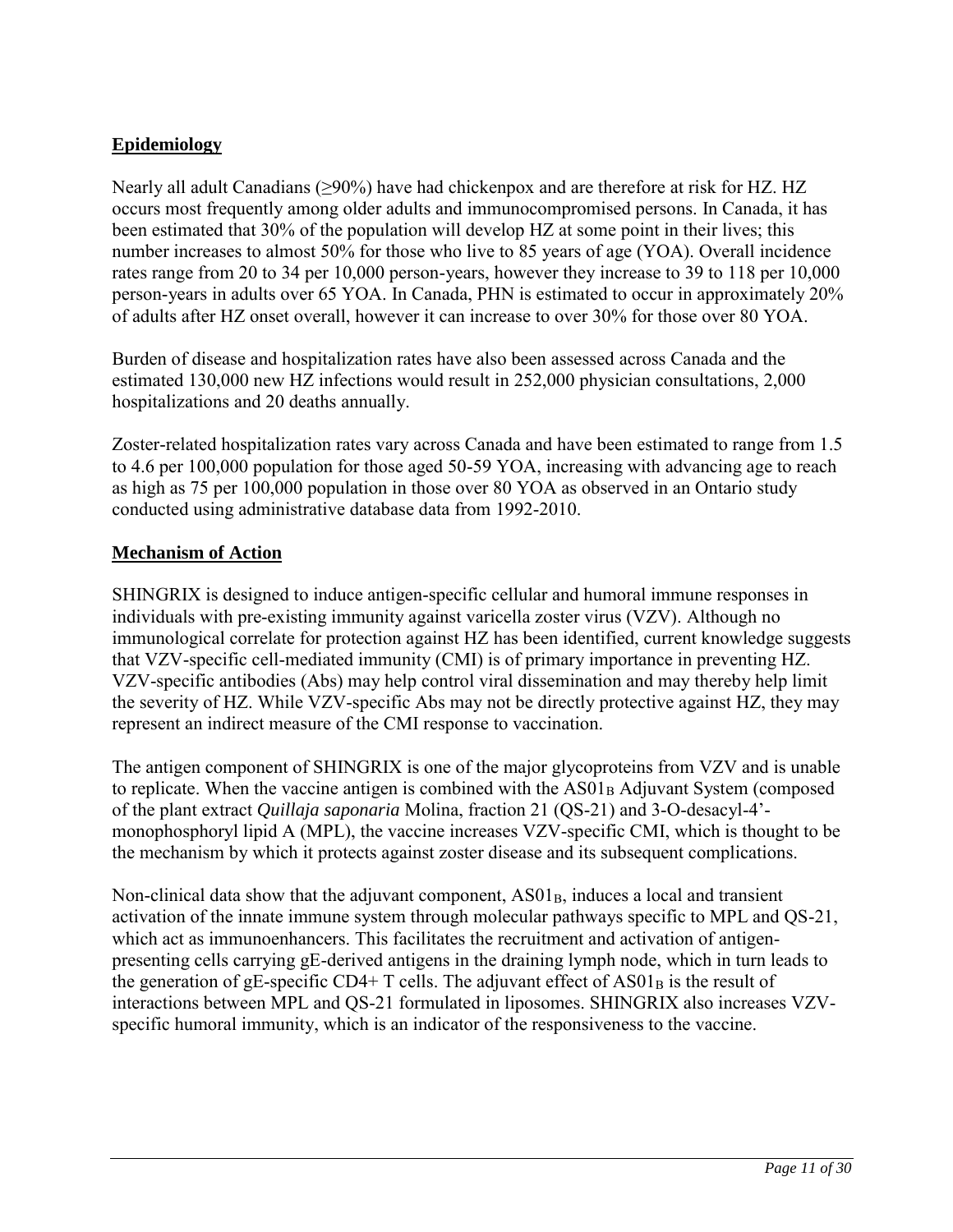### <span id="page-11-0"></span>**STORAGE AND STABILITY**

For both lyophilized gE vial and adjuvant solution vial, store in a refrigerator (2°C to 8°C). Do not freeze. Store in the original package in order to protect from light.

For storage conditions after reconstitution of the vaccine, see Dosage and Administration, How to Prepare SHINGRIX section.

## **DOSAGE FORMS, COMPOSITION AND PACKAGING**

### **Dosage Form**

SHINGRIX is a suspension for injection supplied as a single-dose vial of lyophilized glycoprotein E (gE) to be reconstituted with the accompanying vial of adjuvant suspension. A single dose after reconstitution is 0.5 mL.

The lyophilized powder is white. The suspension is an opalescent, colourless to pale brownish liquid.

### **Composition**

After reconstitution, one dose (0.5 mL) contains:

| Varicella Zoster Virus $gE1$                                      | $50 \text{ mg}$  |
|-------------------------------------------------------------------|------------------|
| <i>Quillaja saponaria</i> Molina fraction 21 (OS-21) <sup>2</sup> | $50 \text{ mcg}$ |
| 3-O-desacyl-4'-monophosphoryl lipid A $(MPL)^2$                   | $50 \text{ mcg}$ |

### **Additional Excipients**

Powder (gE): Dipotassium phosphate Polysorbate 80 Sodium dihydrogen phosphate dihydrate Sucrose

Suspension  $(AS01<sub>B</sub>$  Adjuvant System): Cholesterol Dioleoyl phosphatidylcholine Disodium phosphate anhydrous Potassium dihydrogen phosphate Sodium chloride Water for injections

<sup>1</sup> Varicella Zoster Virus (VZV) glycoprotein E (gE) produced by recombinant DNA technology in Chinese Hamster Ovarian cells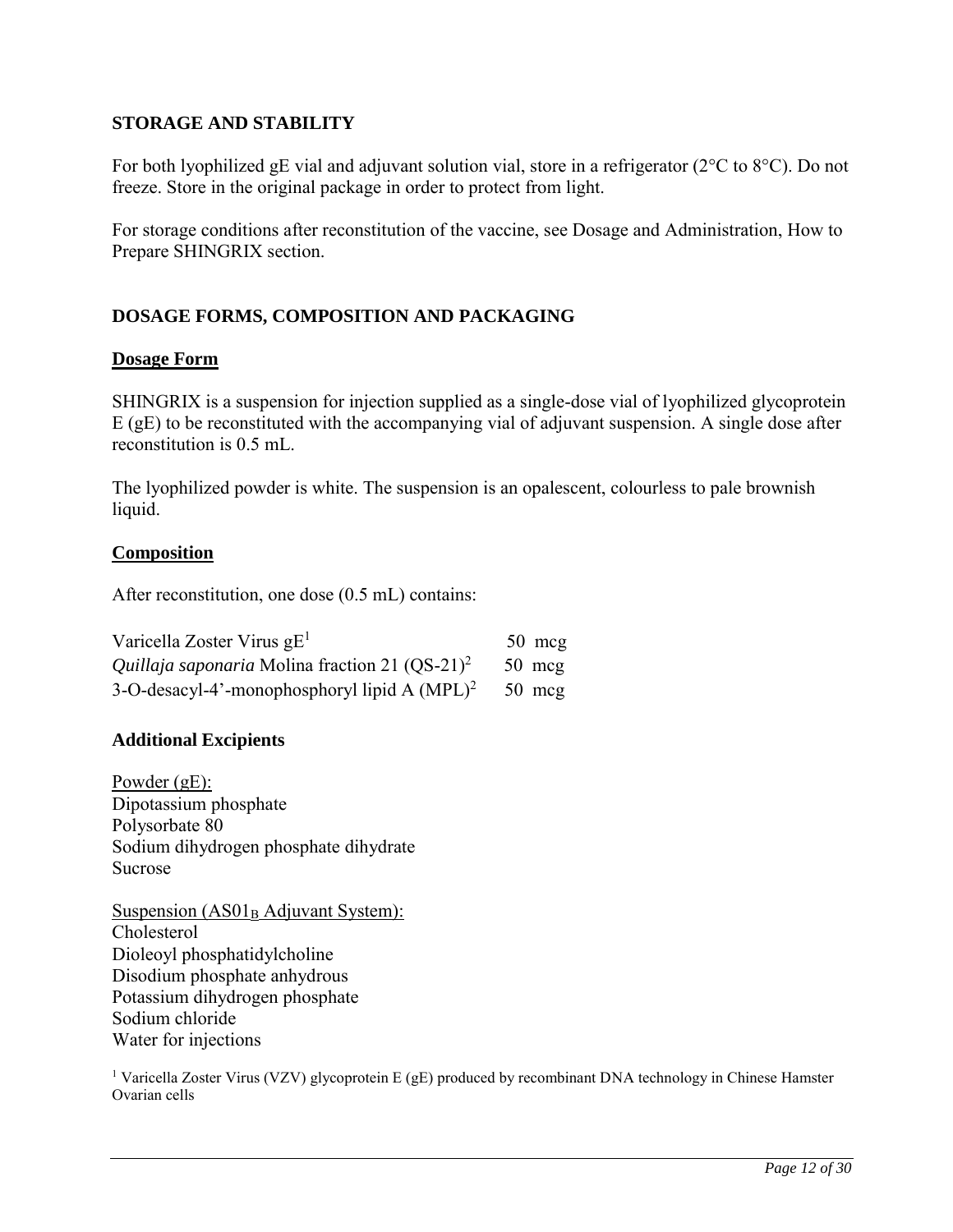<sup>2</sup> The AS01<sub>B</sub> Adjuvant System is composed of the plant extract *Quillaja saponaria* Molina, fraction 21 (QS-21) (50 mcg) and 3-O-desacyl-4'-monophosphoryl lipid A (MPL) from *Salmonella minnesota* (50 mcg) combined with dioleoyl phosphatidylcholine (DOPC) (1 mg) and cholesterol (0.25 mg)

## **Packaging**

SHINGRIX is available as two components:

- Single dose lyophilized gE in a vial (type I glass) with a stopper (butyl rubber), with brown caps
- Single dose adjuvant suspension in a vial (type I glass) with a stopper (butyl rubber), with blue-green caps

SHINGRIX is available in pack sizes (packaged without syringes or needles) of:

- 1 vial of lyophilized powder plus 1 vial of adjuvant suspension
- 10 vials of lyophilized powder plus 10 vials of adjuvant suspension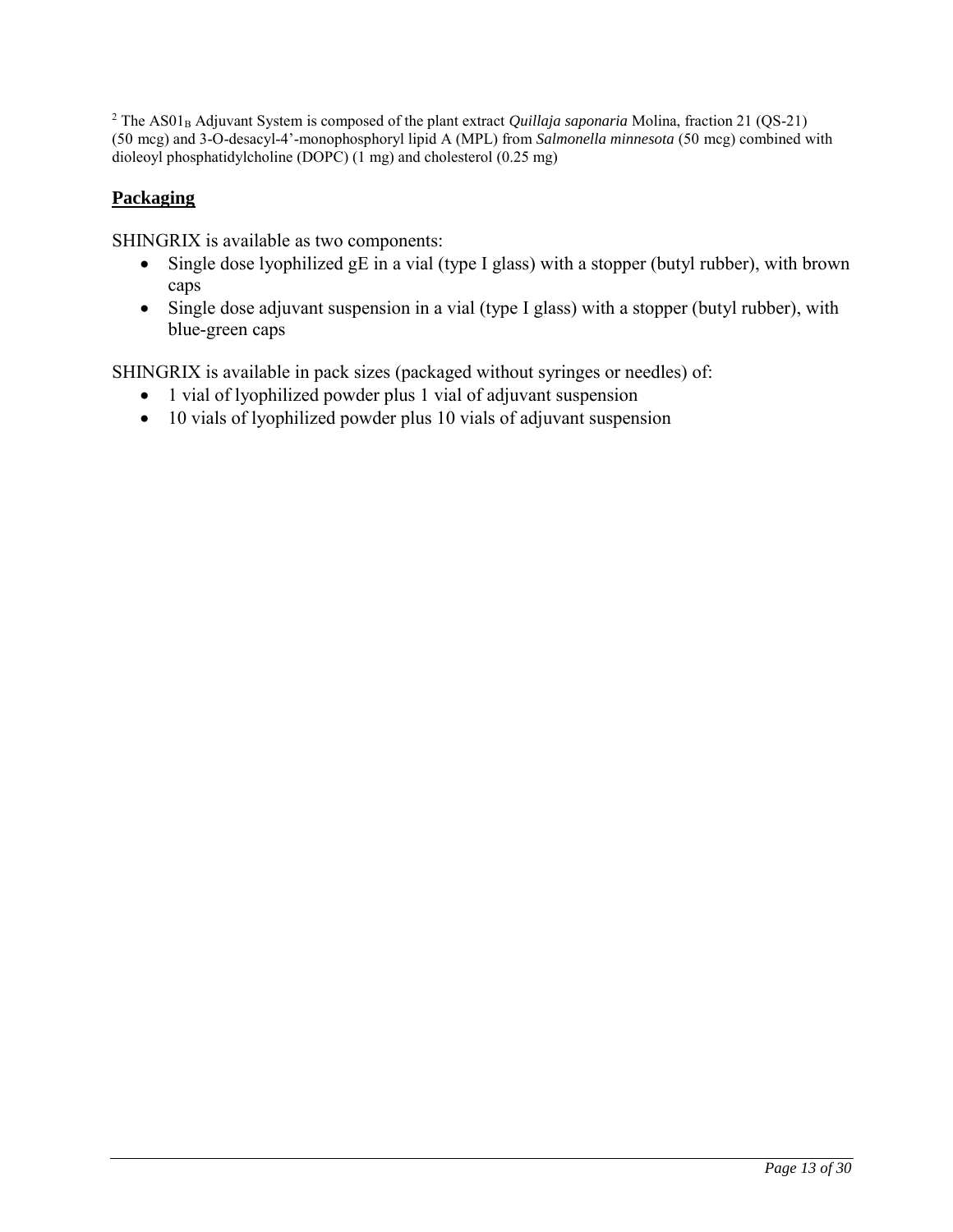# **PART II: SCIENTIFIC INFORMATION**

### <span id="page-13-0"></span>**PHARMACEUTICAL INFORMATION**

Proper Name: Herpes Zoster vaccine (non-live recombinant, AS01<sub>B</sub> adjuvanted)

#### **Product Characteristics**

SHINGRIX is a sterile, non-live vaccine for intramuscular injection. The vaccine is supplied as a vial of lyophilized recombinant varicella zoster virus surface glycoprotein E (VZV gE) which is reconstituted at the time of use with the accompanying vial of AS01<sub>B</sub> adjuvant suspension.

The antigen in SHINGRIX is a truncate of the VZV gE expressed in Chinese Hamster Ovary cells presented in the form of a sterile white lyophilized powder. After purification, the non-infectious gE antigen component is formulated with excipients, filled into vials and lyophilized. The adjuvant suspension for SHINGRIX is an opalescent, colorless to pale brownish liquid supplied in vials.

The Adjuvant System,  $AS01_B$ , is composed of 3-O-desacyl-4'-monophosphoryl lipid A (MPL) from *Salmonella minnesota* and a saponin molecule (QS-21) purified from plant extract *Quillaja saponaria* Molina, combined in a liposomal formulation. The liposomes are composed of dioleoyl phosphatidylcholine (DOPC) and cholesterol in phosphate-buffered saline solution containing disodium phosphate anhydrous, potassium dihydrogen phosphate, sodium chloride, and water for injection.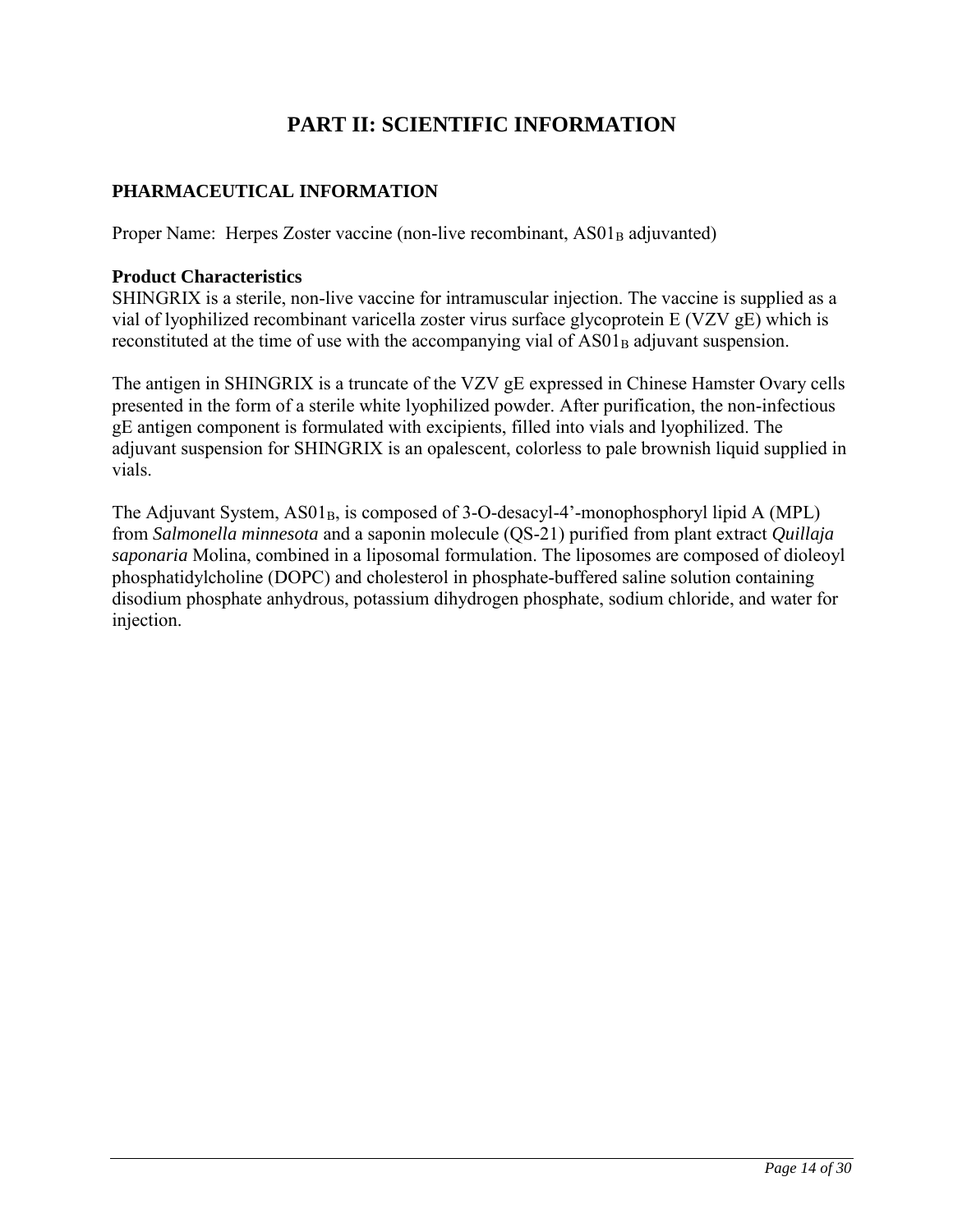# <span id="page-14-0"></span>**CLINICAL TRIALS**

# **Study demographics and trial design**

# <span id="page-14-1"></span>**Table 2 Summary of patient demographics for clinical trials**

| Study#                       | <b>Trial design</b>                                                                                                                                     | Dosage, Route of<br><b>Administration</b><br>and Duration                                                                                    | <b>Vaccinated</b><br><b>Study subjects</b><br>$(n=number)^a$<br>[# Canadian<br>subjects<br>enrolled*]   | Mean age<br>(Range)                           | Gender                            |
|------------------------------|---------------------------------------------------------------------------------------------------------------------------------------------------------|----------------------------------------------------------------------------------------------------------------------------------------------|---------------------------------------------------------------------------------------------------------|-----------------------------------------------|-----------------------------------|
|                              | <b>Phase III Efficacy Studies</b>                                                                                                                       |                                                                                                                                              |                                                                                                         |                                               |                                   |
| $ZOE-50$<br>(Zoster-<br>006) | Multi-centre,<br>randomized,<br>observer-blind,<br>placebo-controlled<br>in subjects 50 years<br>of age and older                                       | 0.5 mL suspension<br>IM injection<br>$0, 2$ months<br>median follow-up:<br>3.1 years (range: 0<br>to $3.7$ years)                            | $15405$ <sup><math>\alpha</math></sup><br>(SHINGRIX<br>$n = 7695$ ;<br>placebo<br>$n = 7710$<br>$[629]$ | 62.3 years<br>(48 to 96)<br>years)            | 61.1%<br>female,<br>38.9%<br>male |
| $ZOE-70$<br>(Zoster-<br>022) | Multi-centre,<br>randomized,<br>observer-blind,<br>placebo-controlled<br>in subjects 70 years<br>of age and older                                       | 0.5 mL suspension<br>IM injection<br>$0, 2$ months<br>median follow-up:<br>3.9 years (range: 0<br>to $4.5$ years)                            | $13900^{\beta}$<br>(SHINGRIX<br>$n = 6950$ ;<br>placebo<br>$n = 6950$<br>[800]                          | 75.5 years<br>$(62 \text{ to } 96)$<br>years) | 54.9%<br>female,<br>45.1%<br>male |
|                              | Phase III Immunogenicity Studies                                                                                                                        |                                                                                                                                              |                                                                                                         |                                               |                                   |
| Zoster-<br>004               | Multi-centre,<br>randomized, open-<br>label, controlled, co-<br>administration with<br>FLU D-QIV in<br>subjects 50 years of<br>age and older            | SHINGRIX:<br>0.5 mL suspension<br>IM injection,<br>and/or 1 dose FLU<br>D-QIV<br>$0, 2$ months<br>Follow up: 12<br>months after last<br>dose | <b>SHINGRIX</b><br>$n = 828$<br>$[134]$                                                                 | 63.4 years<br>(50 to 92)<br>years)            | 51.8%<br>female,<br>48.2%<br>male |
| Zoster-<br>007               | Multi-centre,<br>randomized, double-<br>blind, placebo-<br>controlled in<br>subjects 50 years of<br>age and older (lot-<br>to-lot consistency<br>study) | 0.5 mL suspension<br>IM injection<br>$0, 2$ months<br>Follow up: 12<br>months after last<br>dose                                             | <b>SHINGRIX</b><br>$n = 651$<br>$[93]$                                                                  | 64.5 years<br>$(49 \text{ to } 91)$<br>years) | 55.3%<br>female,<br>44.7%<br>male |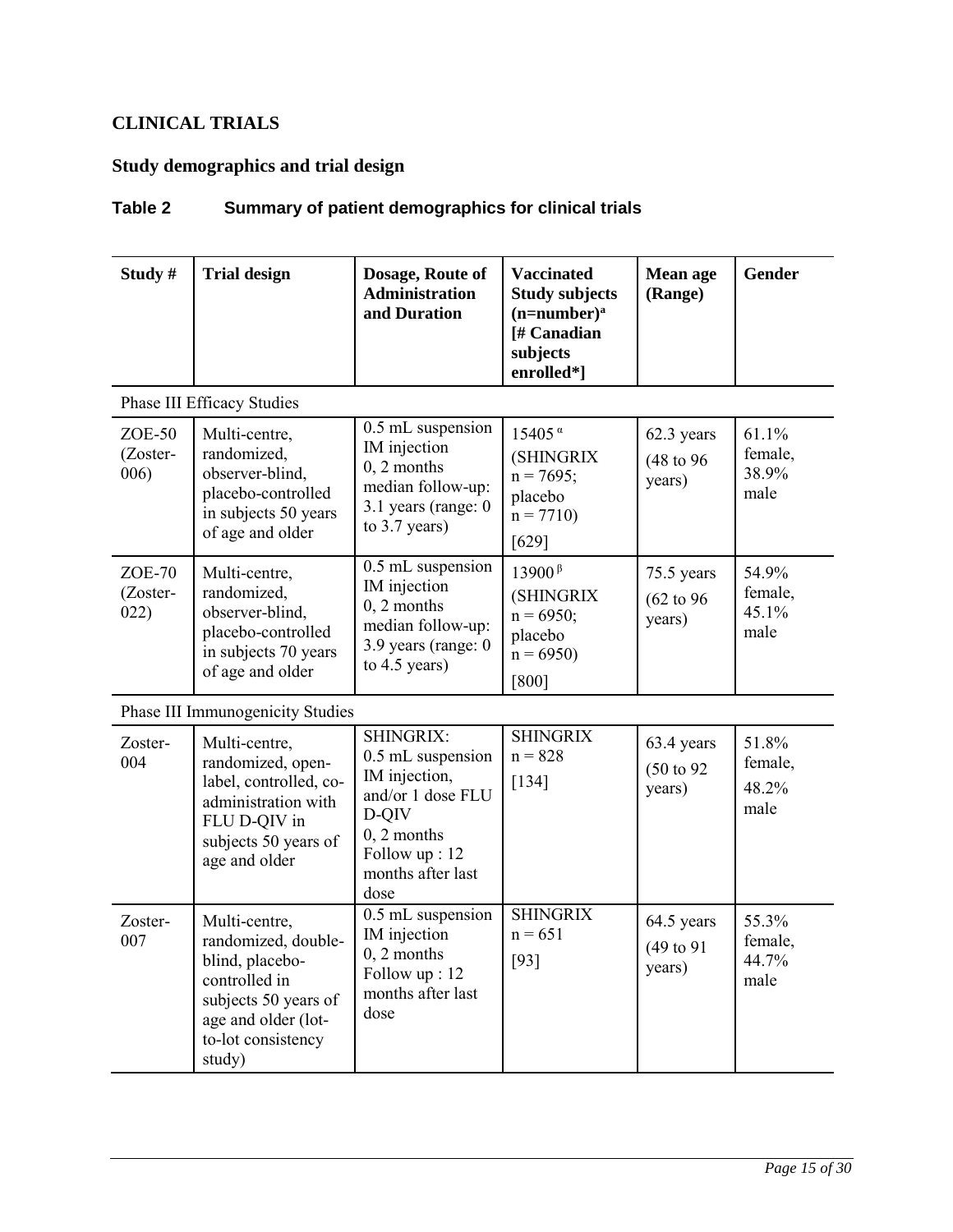| Study#         | <b>Trial design</b>                                                                                               | Dosage, Route of<br><b>Administration</b><br>and Duration                                                                                           | <b>Vaccinated</b><br><b>Study subjects</b><br>$(n=number)^a$<br>[# Canadian<br>subjects<br>enrolled*] | Mean age<br>(Range)                           | Gender                            |
|----------------|-------------------------------------------------------------------------------------------------------------------|-----------------------------------------------------------------------------------------------------------------------------------------------------|-------------------------------------------------------------------------------------------------------|-----------------------------------------------|-----------------------------------|
| Zoster-<br>026 | Multi-centre,<br>randomized,<br>observer-blind,<br>placebo-controlled<br>in subjects 50 years<br>of age and older | 0.5 mL suspension<br>IM injection<br>0, 2-month or $0, 6$ -<br>month or $0$ , 12-<br>month schedule<br>Follow $up: 12$<br>months after last<br>dose | <b>SHINGRIX</b><br>$n = 354$                                                                          | 64.2 years<br>$(50 \text{ to } 86)$<br>years) | 69.5%<br>female,<br>30.5%<br>male |

 $\overline{IM}$  = intramuscular

FLU D-QIV = GlaxoSmithKline's unadjuvanted quadrivalent seasonal influenza vaccine

\* The number of Canadian subjects enrolled includes both placebo and vaccine subjects

 $gE/AS01<sub>E</sub> = 50$  mcg gE plus  $\frac{1}{2}$  dose AS01<sub>B</sub> adjuvant

a Total number of clinical study subjects who received SHINGRIX =  $16,738$ 

 $\alpha$  The total number of subjects randomised in study ZOE-50 = 16,161; number of subjects excluded from the TVC = 756; additional number of subjects excluded from mTVC: 652

β The total number of subjects randomised in study ZOE-70 = 14,816; number of subjects excluded from the TVC = 916; additional number of subjects excluded from mTVC: 737

## **Efficacy against Herpes Zoster (HZ)**

In two large clinical studies, ZOE-50 and ZOE-70, SHINGRIX significantly reduced the risk of developing herpes zoster (HZ) when compared with placebo [\(Table 3](#page-16-0) and [Table 4\)](#page-18-0).

### Study ZOE-50 in Subjects 50 Years and Older

The efficacy of SHINGRIX against HZ in subjects  $>50$  years of age (YOA) was evaluated in ZOE-50, a placebo-controlled, observer-blind clinical study conducted in 18 countries, from North America (US and Canada), Latin America, Europe, Asia, and Australia, in which 15,405 subjects received (randomized 1:1) two doses (0 and 2 months) of either SHINGRIX ( $n = 7,695$ ) or placebo ( $n = 7,710$ ) (see [Table 2\)](#page-14-1). The mean age of subjects was 62.3 years. Overall, 95.6% of subjects completed both doses of SHINGRIX in ZOE-50.

Subjects were followed for the development of HZ for a median of 3.1 years (range: 0 to 3.7 years). The study excluded, among others, subjects who were immunocompromised, had a previous history of HZ, were previously vaccinated against varicella or HZ, and patients whose survival was not expected to be at least 4 years, or with conditions that might interfere with study evaluations. Randomization was stratified by age: 50 to 59 years, 60 to 69 years, 70 to 79 years, and  $\geq 80$  years in a 8:5:3:1 ratio.

The primary endpoint was to evaluate vaccine efficacy in the prevention of HZ compared to placebo in adults ≥50 YOA, as measured by the reduction in HZ risk. Analyses were conducted when a pre-specified number of HZ cases accrued. Confirmed HZ cases were determined by either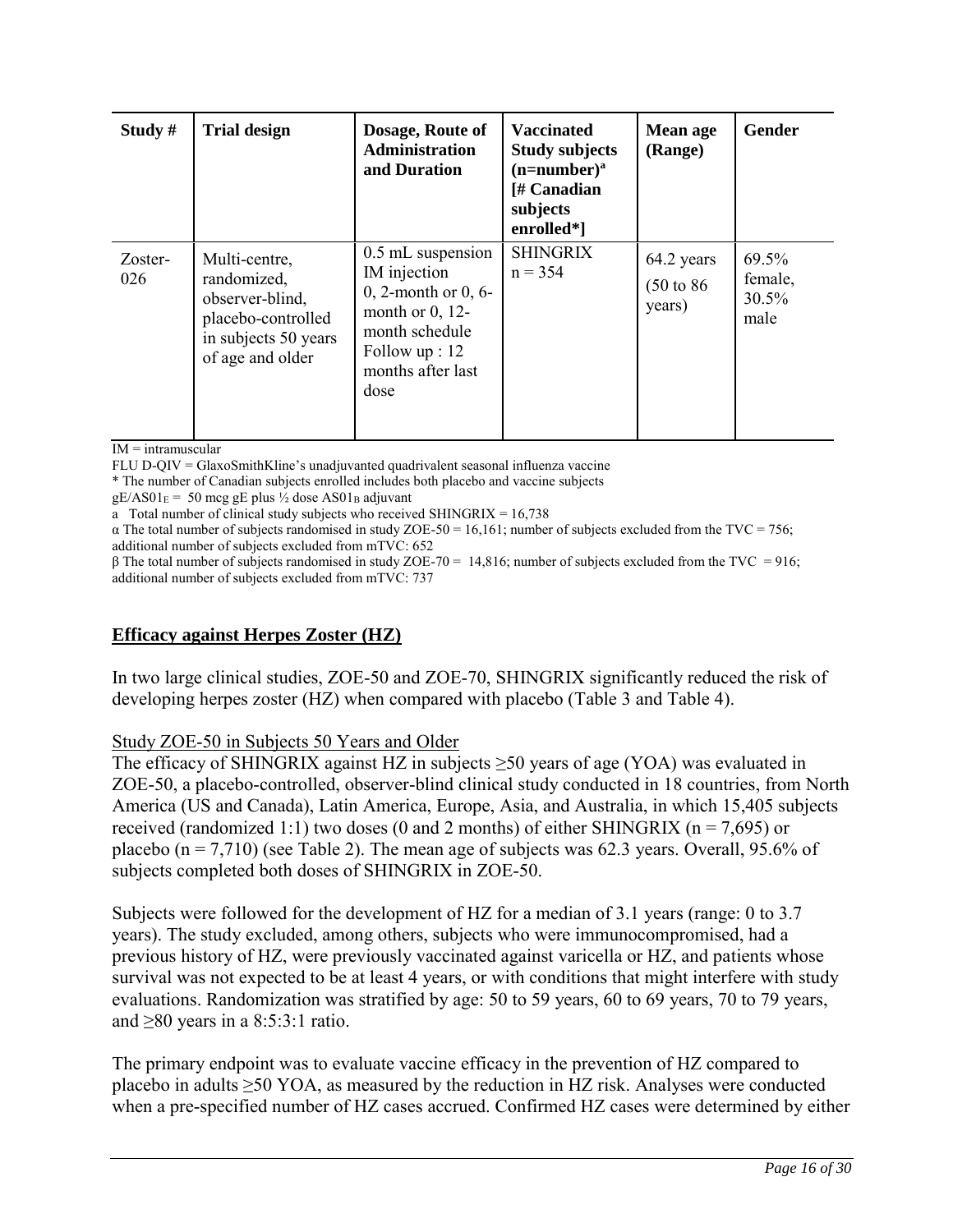Polymerase Chain Reaction (PCR) (89.4%), or by a Clinical Evaluation Committee (10.6%) when there were no samples available or with inconclusive PCR results. Individuals in both vaccine and placebo groups who developed HZ were evaluated and treated as per treating physician's judgment.

The primary efficacy results of the modified Total Vaccinated Cohort (mTVC), which includes subjects randomized in the study who received a second dose of the vaccine and did not develop a confirmed case of HZ within one month after the second dose, are presented in [Table 3.](#page-16-0)

|                          |                 | IN STUDY $\angle$ UE-30 (MIVG") |                     |                |             |                             |                                   |
|--------------------------|-----------------|---------------------------------|---------------------|----------------|-------------|-----------------------------|-----------------------------------|
| Age                      | <b>SHINGRIX</b> |                                 |                     | <b>Placebo</b> |             |                             |                                   |
| group<br>(years)         | N               | $\mathbf n$                     | $n/T$ (per<br>1000) | N              | $\mathbf n$ | $n/T$ (per<br><b>1000</b> ) | % Efficacy<br>$(95\% \text{ CI})$ |
| Overall**<br>$(\geq 50)$ | 7344            | 6                               | 0.3                 | 7415           | 210         | 9.1                         | 97.2<br>(93.7, 99.0)              |
| $50 - 59*$               | 3492            | 3                               | 0.3                 | 3525           | 87          | 7.8                         | 96.6<br>(89.6, 99.4)              |
| $60 - 69*$               | 2141            | 2                               | 0.3                 | 2166           | 75          | 10.8                        | 97.4<br>(90.1, 99.7)              |
| $\geq 70*$               | 1711            |                                 | 0.2                 | 1724           | 48          | 9.4                         | 97.9<br>(87.9, 100.0)             |

### <span id="page-16-0"></span>**Table 3 Number of herpes zoster cases and vaccine efficacy on HZ incidence in subjects ≥50 YOA receiving two doses of SHINGRIX compared with placebo in study ZOE-50 (mTVC<sup>a</sup> )**

N = Number of subjects per group; n = Number of subjects having at least one confirmed HZ episode; CI = Confidence Interval  $n/T$  (per 1000)= Incidence rate of subjects reporting at least one event

a Modified Total Vaccinated Cohort; the primary efficacy analysis which included all subjects randomized in the study who received a second dose of the vaccine and did not develop a confirmed case of HZ within one month after the second dose.  $YOA = Years of age$ 

(%) Efficacy = Vaccine Efficacy by Poisson method

\* : VE adjusted by region

\*\* : VE adjusted by age strata and region

SHINGRIX significantly reduced the risk of developing HZ by 97.2% (95% CI: 93.7, 99.0) in subjects  $\geq$ 50 YOA as compared to placebo. The vaccine efficacy (VE) estimate was consistent regardless of the age of vaccination, including those ≥70 YOA. See also [Figure 1.](#page-17-0)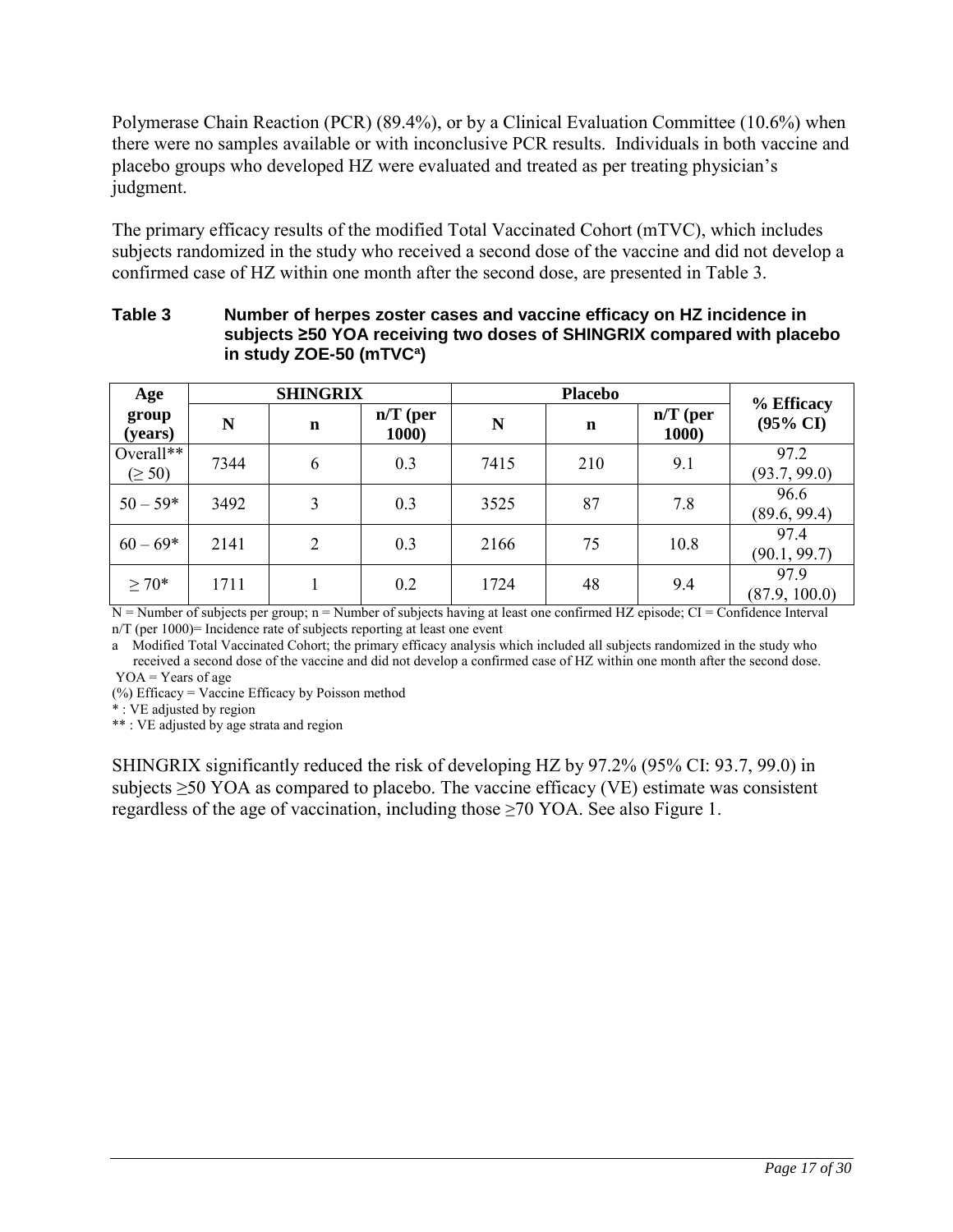

### <span id="page-17-0"></span>**Figure 1: Cumulative Incidence of Herpes Zoster over time in adults ≥50 YOA in the ZOE-50 study (mTVC)**

In the fourth year after vaccination, vaccine efficacy against HZ in subjects  $\geq$ 50 YOA in ZOE-50 was 93.1% (95% CI: 81.2, 98.2). The duration of protection beyond 4 years is currently under investigation.

### Study ZOE-70 in Subjects ≥70 Years

ZOE-70 (Zoster-022) was a placebo-controlled, observer-blind clinical study, conducted in the same 18 countries as ZOE-50, in which 13,900 subjects aged 70 years and older received (randomized 1:1) two doses (at 0 and 2 months) of either SHINGRIX ( $n = 6.950$ ) or placebo ( $n =$ 6,950). The mean age of subjects was 75.6 years (see [Table 2\)](#page-14-1). Overall, 94.4% of subjects completed both doses of SHINGRIX in ZOE-70.

Subjects were followed for the development of HZ and PHN for a median of 3.9 years (range: 0 to 4.5 years). The study exclusion criteria were the same as for ZOE-50. Randomization was stratified by age: 70 to 79 years and  $\geq 80$  years in a 3:1 ratio.

The primary objective was to evaluate VE in the prevention of HZ compared to placebo in adults ≥70 years of age (YOA), as measured by the reduction in HZ risk. The efficacy of SHINGRIX to prevent HZ in subjects  $\geq$  70 YOA was evaluated by combining the results from studies ZOE-50 and ZOE-70 through a pre-specified pooled analysis in the mTVC. A total of 8,250 and 8,346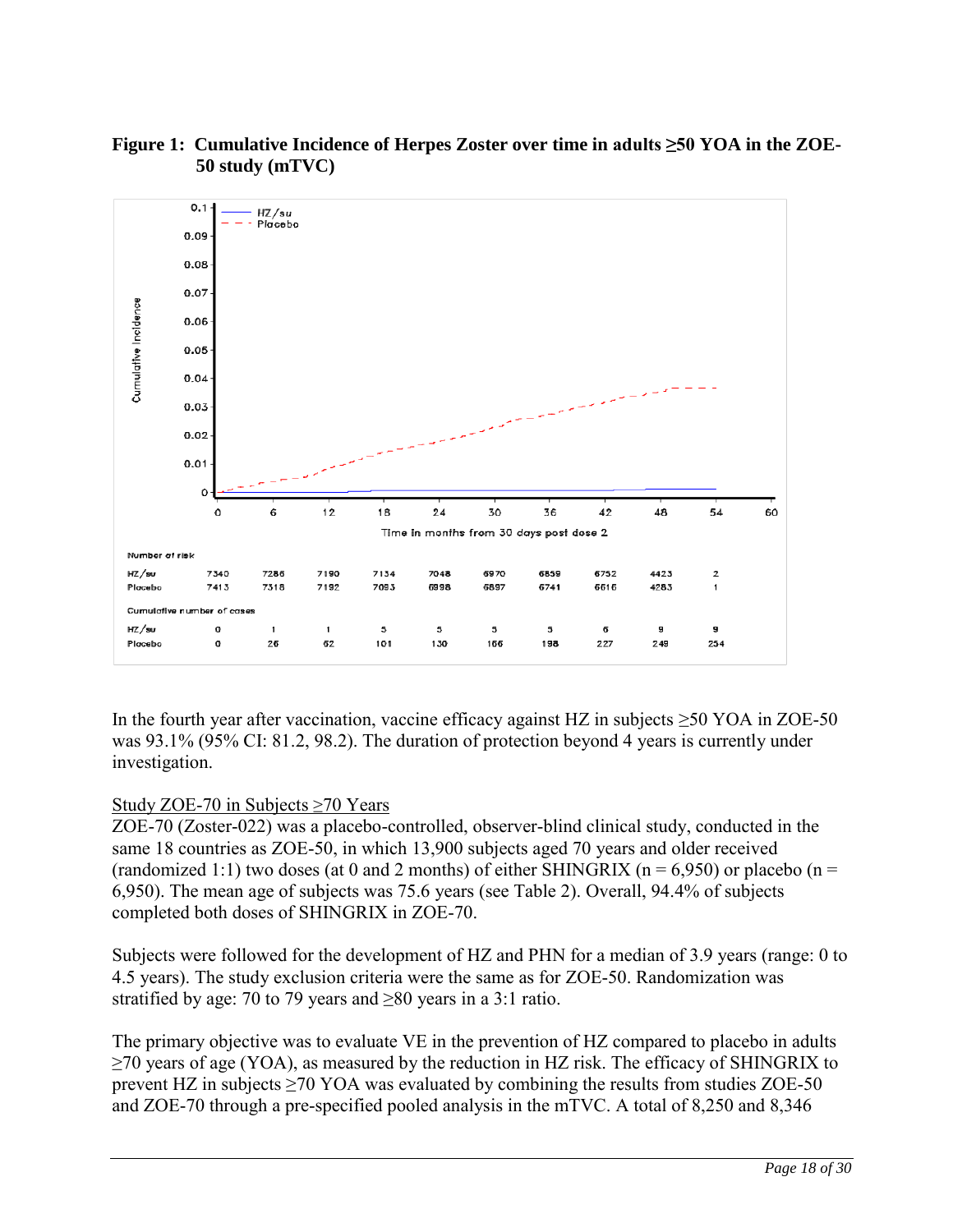subjects who received SHINGRIX and placebo, respectively, were included in the pooled mTVC analysis. Refer to [Table 4.](#page-18-0)

Confirmed HZ cases were determined by either PCR (92.3%) or by a Clinical Evaluation Committee (7.7%).

The primary efficacy results of the modified Total Vaccinated Cohort (mTVC), which includes subjects randomized in the study who received a second dose of the vaccine and did not develop a confirmed case of HZ within one month after the second dose, are presented in Table 4.

### <span id="page-18-0"></span>**Table 4 Number of herpes zoster cases and vaccine efficacy on HZ incidence in subjects ≥70 YOA receiving two doses of SHINGRIX compared with placebo in studies ZOE-50 and ZOE-70 (Pre-Specified Pooled Data<sup>a</sup> ) (mTVC<sup>b</sup> )**

| Age                      | <b>SHINGRIX</b> |             |                     | <b>Placebo</b> |     |                     | % Efficacy           |
|--------------------------|-----------------|-------------|---------------------|----------------|-----|---------------------|----------------------|
| group<br>(years)         | N               | $\mathbf n$ | $n/T$ (per<br>1000) | N              | n   | $n/T$ (per<br>1000) | $(95\% \text{ CI})$  |
| Overall**<br>$(\geq 70)$ | 8250            | 25          | 0.8                 | 8346           | 284 | 9.3                 | 91.3<br>(86.8, 94.5) |
| $70 - 79*$               | 6468            | 19          | 0.8                 | 6554           | 216 | 8.9                 | 91.3<br>(86.0, 94.9) |
| $\geq 80*$               | 1782            | 6           | 1.0                 | 1792           | 68  | 11.1                | 91.4<br>(80.2, 97.0) |

 $N =$  Number of subjects per group; n = Number of subjects having at least one confirmed HZ episode; CI = Confidence Interval  $n/T$  (per 1000)= Incidence rate of subjects reporting at least one event

a Pooled data from Study ZOE-50 (subjects  $\geq$ 50 years) and Study ZOE-70 (subjects  $\geq$ 70 years).

b mTVC = Modified Total Vaccinated Cohort; the primary efficacy analysis which included all subjects randomized in the study who received a second dose of the vaccine and did not develop a confirmed case of HZ within one month after the second dose.  $YOA = Years of age$ 

 $(\%)$  Efficacy = Vaccine Efficacy by Poisson method

\* : VE adjusted by region

\*\* : VE adjusted by age strata and region

SHINGRIX significantly reduced the risk of developing HZ by 91.3% (95% CI: 86.8, 94.5) in subjects  $\geq$  70 YOA and by 91.4% (95% CI: 80.2, 97.0) in subjects  $\geq$  80 YOA, as compared to placebo. The VE estimate was consistent regardless of the age at immunization. See also [Figure 2.](#page-19-0)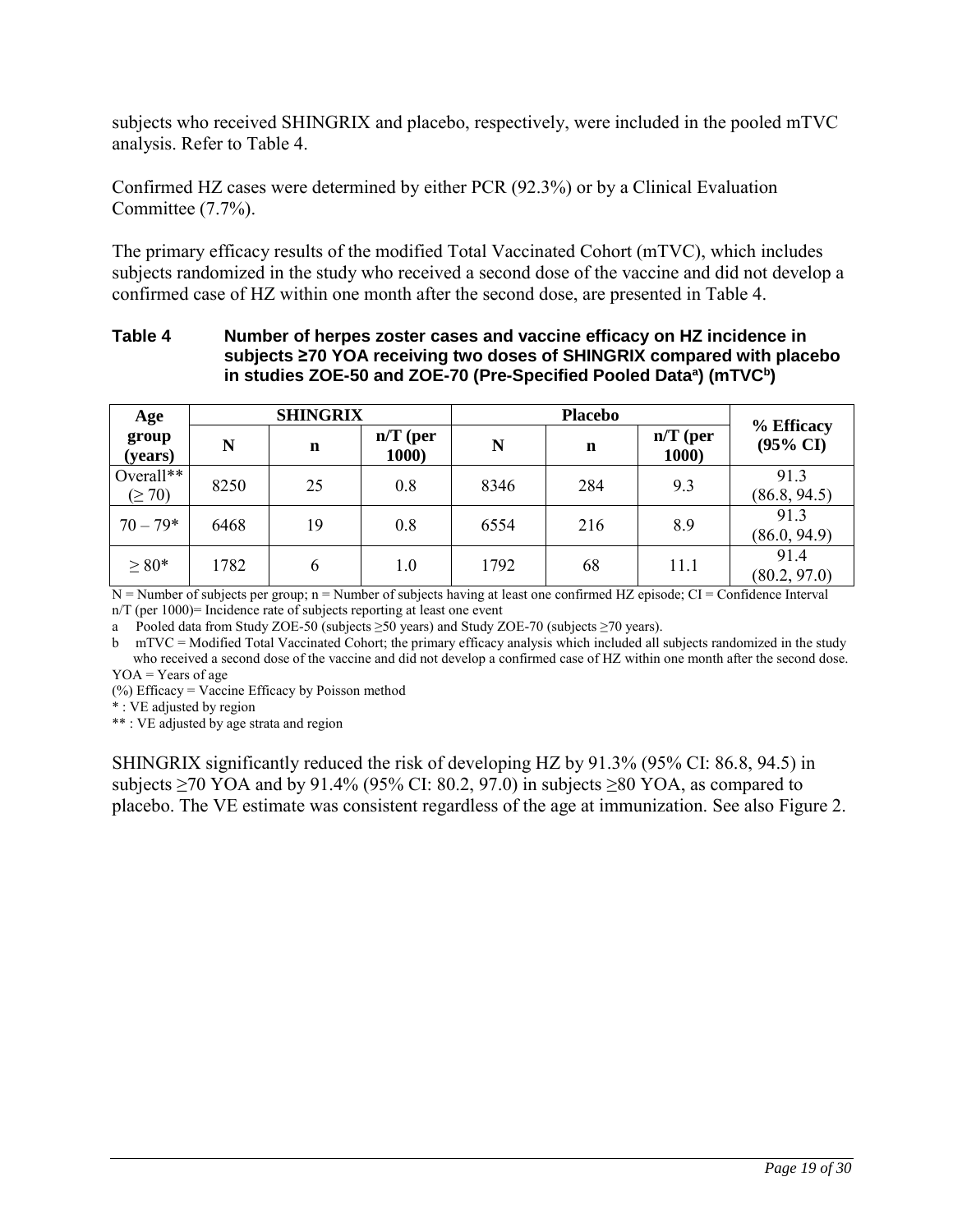

<span id="page-19-0"></span>**Figure 2: Cumulative incidence of herpes zoster over time in adults ≥70 YOA in the prespecified pooled ZOE-50/-70 analysis (mTVC)**

In the fourth year after vaccination, vaccine efficacy against HZ in subjects  $\geq$ 70 YOA was 87.9% (95% CI: 73.3, 95.4). The duration of protection beyond 4 years is currently under investigation.

# **Pooled analysis of Study ZOE-50 and ZOE-70**

Suspected HZ cases were followed prospectively for the development of PHN, a HZ-related complication defined as HZ-associated pain (rated as 3 or greater on a 0 to 10-point scale by the study subject) occurring or persisting at least 90 days following the onset of rash in evaluable cases of HZ using Zoster Brief Pain Inventory questionnaire.

The analysis of the overall rates of PHN in subjects  $\geq$ 70 years of age (YOA) was conducted by combining the results from studies ZOE-50 and ZOE-70 through a pre-specified pooled analysis in the mTVC. A total of 8,250 and 8,346 subjects who received SHINGRIX and placebo, respectively, were included in the pre-specified pooled mTVC analysis. [Table 5](#page-20-0) compares the overall rates of PHN in SHINGRIX and placebo groups.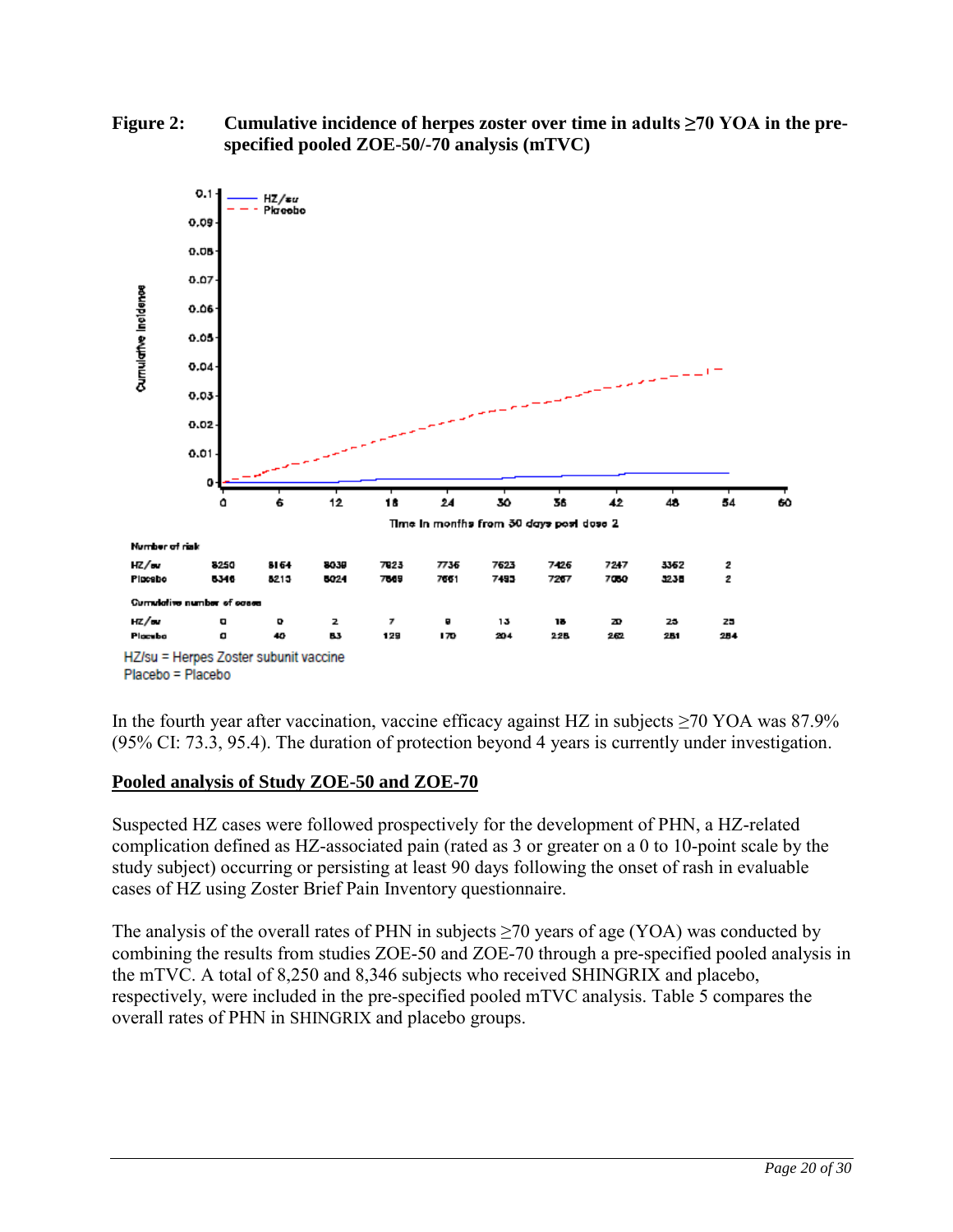### <span id="page-20-0"></span>**Table 5 Number of postherpetic neuralgia (PHN) cases and incidence rate in subjects ≥70 YOA receiving two doses of vaccine compared with placebo in studies ZOE-50 and ZOE-70 (Pre-Specified Pooled Data<sup>a</sup> ) (mTVC<sup>b</sup> )**

|                         | <b>SHINGRIX</b> |                | <b>Placebo</b>                                                                    |      |             |                                                                     |                                   |
|-------------------------|-----------------|----------------|-----------------------------------------------------------------------------------|------|-------------|---------------------------------------------------------------------|-----------------------------------|
| Age<br>group<br>(years) | N               | $\mathbf n$    | <b>Incidence</b><br><b>Rate of</b><br>PHN per<br>1,000<br>Person-<br><b>Years</b> | N    | $\mathbf n$ | <b>Incidence</b><br>Rate of<br>PHN per<br>1,000<br>Person-<br>Years | % Efficacy<br>$(95\% \text{ CI})$ |
| Overall<br>$(\geq 70)$  | 8250            | $\overline{4}$ | 0.1                                                                               | 8346 | 36          | 1.2                                                                 | 88.8<br>(68.7, 97.1)              |
| $70 - 79$               | 6468            | $\overline{2}$ | 0.1                                                                               | 6554 | 29          | 1.2                                                                 | 93.0<br>(72.4, 99.2)              |
| $\geq 80$               | 1782            | $\overline{2}$ | 0.3                                                                               | 1792 | 7           | 1.1                                                                 | 71.2<br>$(-51.6, 97.1)$           |

N = Number of subjects per group; n = Number of subjects having at least one PHN; CI = Confidence Interval; PHN = Postherpetic neuralgia defined as HZ-associated pain rated as 3 or greater (on a 0-10 scale) occurring or persisting at least 90 days following the onset of rash using Zoster Brief Pain Inventory questionnaire.

 $YOA = Years of age$ 

a Pooled data from Study ZOE-50 (subjects  $\geq$ 50 years) and Study ZOE-70 (subjects  $\geq$ 70 years).

b mTVC = Modified Total Vaccinated Cohort; the primary efficacy analysis which included all subjects randomized in the study who received a second dose of the vaccine and did not develop a confirmed case of HZ within one month after the second dose.

SHINGRIX significantly decreased the incidence of PHN compared with placebo in subjects  $\geq 70$ YOA (4 vs. 36 cases in the pre-specified pooled analysis of ZOE-50 and ZOE-70).

The benefit of SHINGRIX on PHN can be attributed to the effect of the vaccine on the prevention of HZ. A further reduction of PHN incidence in subjects with confirmed HZ could not be demonstrated due to the limited number of HZ cases in the vaccine group.

### **Effect on other HZ-related complications**

A post-hoc pooled efficacy analysis to evaluate the overall VE in preventing HZ-associated complications (other than PHN), was performed on ZOE-50 and ZOE-70 including 27,916 subjects from the mTVC ( $n = 13,881$  for SHINGRIX,  $n = 14,035$  for placebo). The HZ-related complications evaluated were HZ vasculitis, disseminated disease, ophthalmic disease, neurologic disease, visceral disease, and stroke. The number of HZ-related complications other than PHN in subjects  $\geq$ 50 YOA was 1 versus 16 cases in the SHINGRIX and placebo group, respectively.

## **Effect on Use and Duration of Pain Medication**

In subjects >70 YOA from Study ZOE-70 with confirmed HZ, the use of HZ-associated pain medications was reported for 10 out of 23 subjects (43.5%) who received SHINGRIX, and for 160 out of 223 subjects (71.7%) who received placebo. The median duration of pain medication use was 30 (6.0-660.0) and 38 (1.0 and 4529.0) days, in the SHINGRIX group and the placebo group, respectively.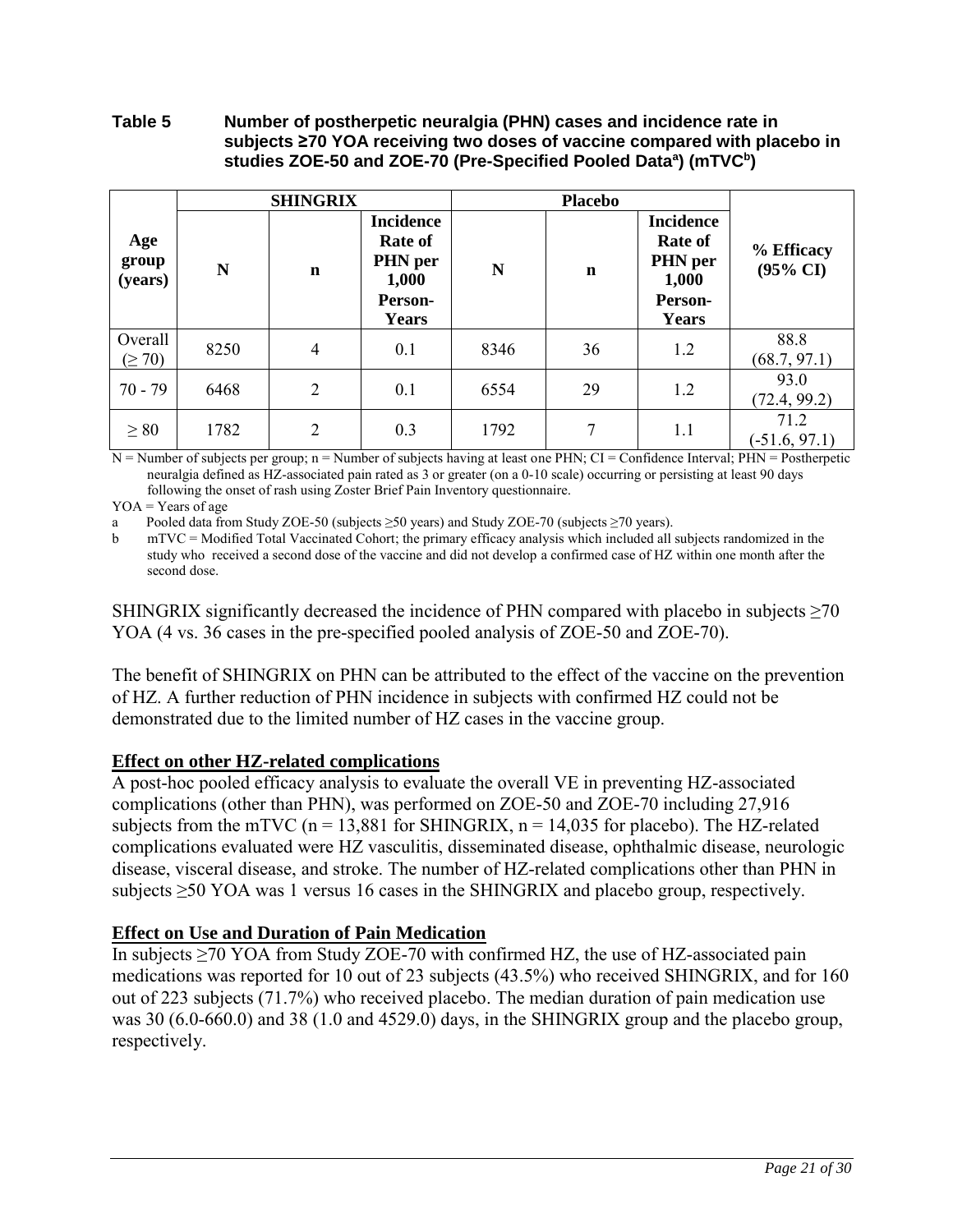### **Immunological Evaluation**

The gE-specific CD4+ T cell activity for cell-mediated immunity (CMI) was measured by intracellular cytokine staining (ICS) assay in terms of frequency of gE-specific CD4[2+] T-cells (i.e., CD4+ T cells expressing at least 2 activation markers from amongst IFN-γ, TNF-α, IL-2, and CD40-L) per  $10^6$  CD4+ T cells. Anti-gE antibody levels were measured by anti-gE enzyme-linked immunosorbent assay (gE ELISA). The vaccine response rate (VRR) for anti-gE was defined as the percentage of subjects with at least a 4-fold increase in post-Dose 2 anti-gE antibody concentration compared with the pre-vaccination anti-gE antibody concentration (for subjects seropositive at baseline) or with the anti-gE antibody cut-off value for seropositivity (for subjects seronegative at baseline). An immunological correlate of protection against HZ has not been established; therefore, the level of immune response that provides protection against HZ is unknown.

### Immunogenicity in Dose Selection Study Zoster-003

The safety and immune response of SHINGRIX in adults 60 years of age (YOA) or older was evaluated in a dose selection study (Zoster-003). In study Zoster-003, there was an increase in CMI responses following the first dose of SHINGRIX, however, subjects who received a second dose of SHINGRIX developed a higher CMI response to gE after the second dose. In subjects in the SHINGRIX arm, the baseline median frequency of gE-specific CD4 T cells/ $10^6$  cells was 122. This increased to 383 at two months post-Dose 1 (prior to dose 2) and to 1755 at one month post-Dose 2.

### Humoral Immune Response

Humoral immune responses in subjects  $\geq$ 50 YOA were evaluated in subjects from Study ZOE-50 who were randomly allocated to the immunogenicity subset ( $n = 1,197$  for SHINGRIX and  $n =$ 1,200 for placebo). At one month post-Dose 2, the Geometric Mean Concentration (GMC) was 44.3-fold (95% CI: 41.7, 47.1) greater in subjects who received SHINGRIX compared with placebo.

Humoral immune responses in subjects  $\geq$  70 YOA were evaluated by combining the results from Studies ZOE-50 and ZOE-70 through a pre-specified pooled analysis in subjects from the immunogenicity subset ( $n = 1,646$  for SHINGRIX and  $n = 1,647$  for placebo). At one month post-Dose 2, the GMC was 35.4-fold (95% CI: 32.8, 38.1) greater in subjects who received SHINGRIX compared with placebo.

Anti-gE antibody responses with SHINGRIX were consistently high in all age groups at one month post-Dose 2 and remained above pre-vaccination levels at three years post-Dose 2.

## Cell-Mediated Immune (CMI) Response

CMI responses to vaccination were evaluated in subjects from the immunogenicity subset of 3 countries in ZOE-50 ( $n = 232$  for SHINGRIX and  $n = 234$  for placebo). At one month post-Dose 2, the gE-specific CD4+ T cell activity in subjects who received SHINGRIX was 18.7-fold (95% CI: 14.0, 25.0) greater than placebo in subjects  $\geq$  50 YOA and 14.9-fold (95% CI: 8.8, 25.2) greater than placebo in subjects  $\geq 70$  YOA.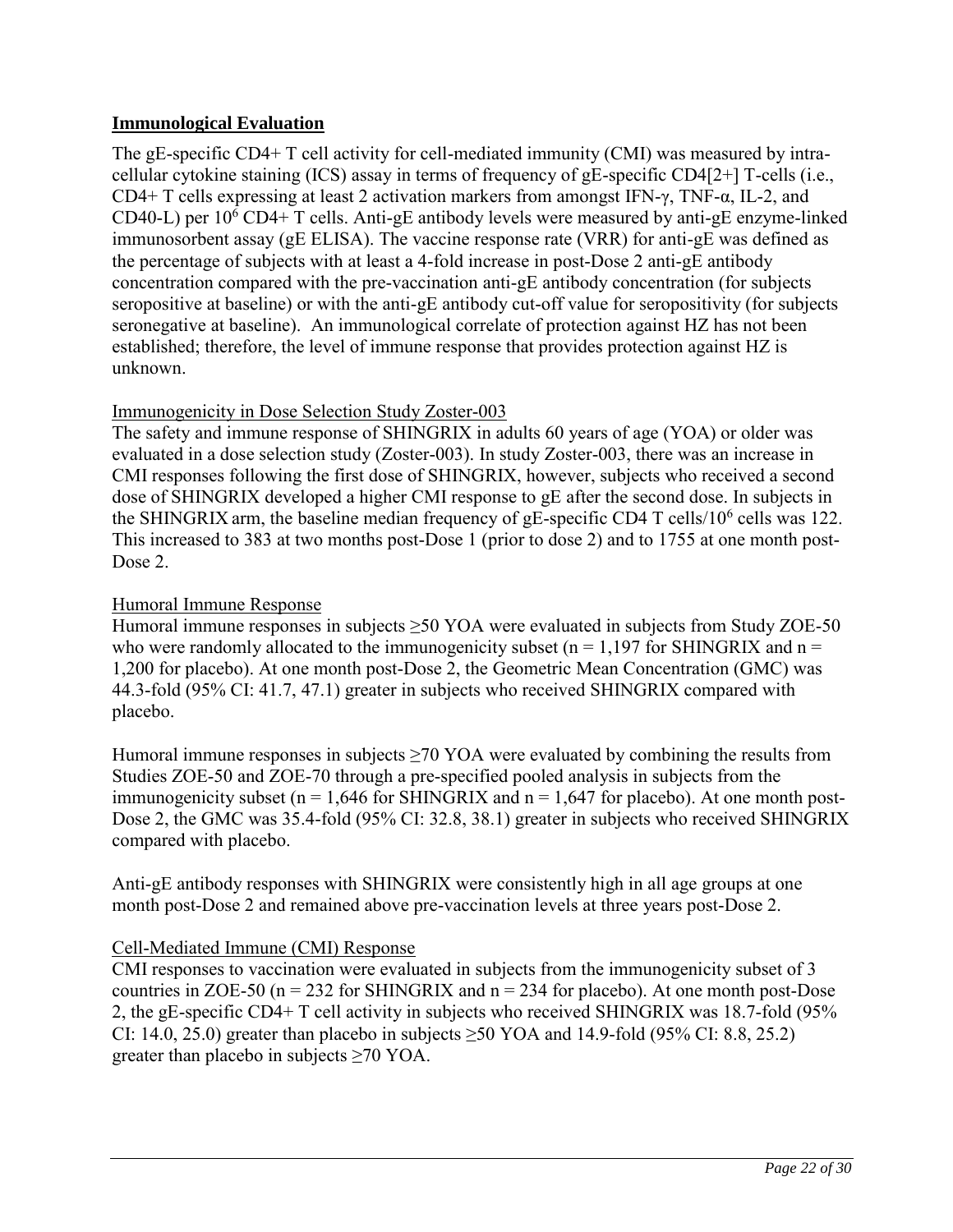The gE-specific CMI responses with SHINGRIX were consistently above pre-vaccination levels in all age groups at one month post-Dose 2, and persisted relative to pre-vaccination levels through three years post-Dose 2.

### Immunogenicity following concomitant vaccination

In a phase III, controlled, open-label clinical study (Zoster-004), 828 adults ≥50 years of age were randomized to receive 2 doses of SHINGRIX 2 months apart administered either concomitantly at the first dose ( $N=413$ ) or non-concomitantly ( $N=415$ ) with unadjuvanted seasonal quadrivalent influenza vaccine. The vaccine response rate (in terms of anti-gE antibodies) following coadministration of SHINGRIX with the influenza vaccine at 1 month post-dose 2 of SHINGRIX was 95.8% (95% CI: 93.3; 97.6). The antibody responses to both vaccines were similar, whether administered concomitantly or non-concomitantly.

### Immunogenicity in subjects with a history of HZ prior to vaccination

In a phase III, uncontrolled, open-label clinical study (Zoster-033), 96 adults  $\geq 50$  years of age, with a history of HZ, received 2 doses of SHINGRIX 2 months apart. The vaccine response rate (anti-gE antibodies) at 1 month post-vaccination was 90.2% (95% CI: 81.7; 95.7).

### Immunogenicity in subjects receiving 2 doses of SHINGRIX 6 months apart

In a phase III, open-label clinical study (Zoster-026) where 238 subjects ≥50 years of age were equally randomised to receive 2 doses of SHINGRIX 2 or 6 months apart, the vaccine response rate (anti-gE antibodies) at 1 month post-vaccination following the 0, 6-month schedule was 96.5% (95% CI: 90.4; 99.2).

The humoral immune response (anti-gE antibodies concentration) following the 0, 6-month schedule was not inferior to the humoral immune response following the 0, 2-month schedule, as the 97.5% CI upper limit of the antibodies concentration ratio was below 1.50 [1.16 (97.5% CI: 0.98; 1.39)].

## **Studies in Immunocompromised (IC) subjects**

### Study in autologous stem cell transplant subjects

A phase I/IIa study (Zoster-001) evaluated the safety, reactogenicity and immunogenicity of SHINGRIX and  $gE/AS01<sub>E</sub>$  study vaccine in IC subjects  $\geq$ 18 YOA who were autologous Hematopoietic Cell Transplant (HCT) recipients. The study was stratified for underlying disease and subjects were randomized in a 1:1:1:1 ratio to receive one of 3 different immunization regimens. A total of 120 subjects were enrolled of which 96 were ≥50 YOA and received at least one vaccine dose (29 subjects in the 3-dose gE/AS01 $_{E}$  group, 30 subjects in each of the 3-dose SHINGRIX and placebo groups and 31 subjects in the 2-dose SHINGRIX group), and 110 subjects completed the study, out of which 77 were  $\geq 50$  YOA.

With a limited number of subjects, the study showed that both the 3-dose and 2-dose regimens with SHINGRIX were immunogenic. No safety concerns were identified. The phase III efficacy study for HCT recipients is ongoing.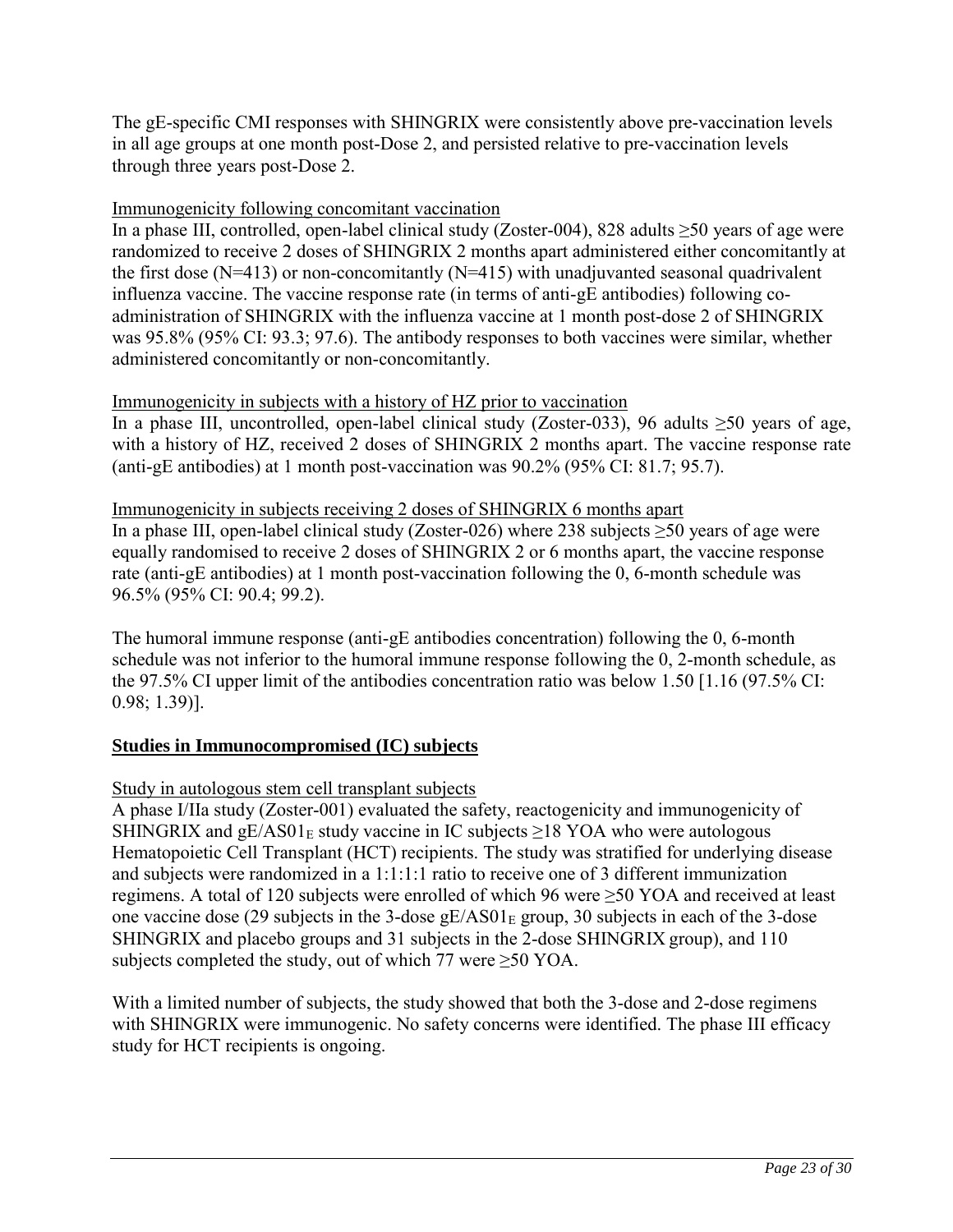<span id="page-23-0"></span>Study in HIV infected subjects

A phase I/IIa study (ZOSTER-015) evaluated the safety, reactogenicity and immunogenicity of SHINGRIX in the IC population of HIV-infected adults  $\geq$ 18 YOA. Subjects were randomized according to a 3:2 ratio to receive 3 doses of SHINGRIX or placebo at 0, 2, 6 months. The study was stratified in 3 HIV-infected cohorts: An antiretroviral therapy (ART) High CD4 cohort (CD4+ T cell count  $\geq$  50 cells /mm<sup>3</sup> at screening), an ART Low CD4 cohort (CD4+ T cell count < 50 cells /mm<sup>3</sup> at screening), and a non-ART High CD4 cohort (CD4+ T cell count  $\geq$  500 cells/mm<sup>3</sup> at screening), with 94, 14 and 15 subjects in the respective cohorts. A total of 123 eligible subjects were vaccinated, of which 43 were ≥50 YOA (74 subjects in the 3-dose SHINGRIX group and 47 subjects in the placebo group), and 116 subjects completed the study, of which 42 were ≥50 YOA.

Data up to 1 month post last vaccination showed that SHINGRIX induced gE- and VZV-specific humoral and gE- and VZV-specific CMI responses post second dose and further increased modestly post third-dose. No apparent safety concern was identified with the limited number of subjects.

## **TOXICOLOGY**

### **Reproductive Toxicology**

Administration of VZV  $gE$  AS01<sub>B</sub> to female rats did not indicate any harmful effects with respect to fertility, pregnancy, embryo-foetal development, parturition or postnatal development.

Treatment of male rats did not affect mating performance, fertility or early embryonic development.

## **Animal toxicology and/or pharmacology**

Non-clinical data reveal no special hazard for humans based on conventional studies of acute and repeated dose toxicity, local tolerance and cardiovascular/respiratory safety pharmacology.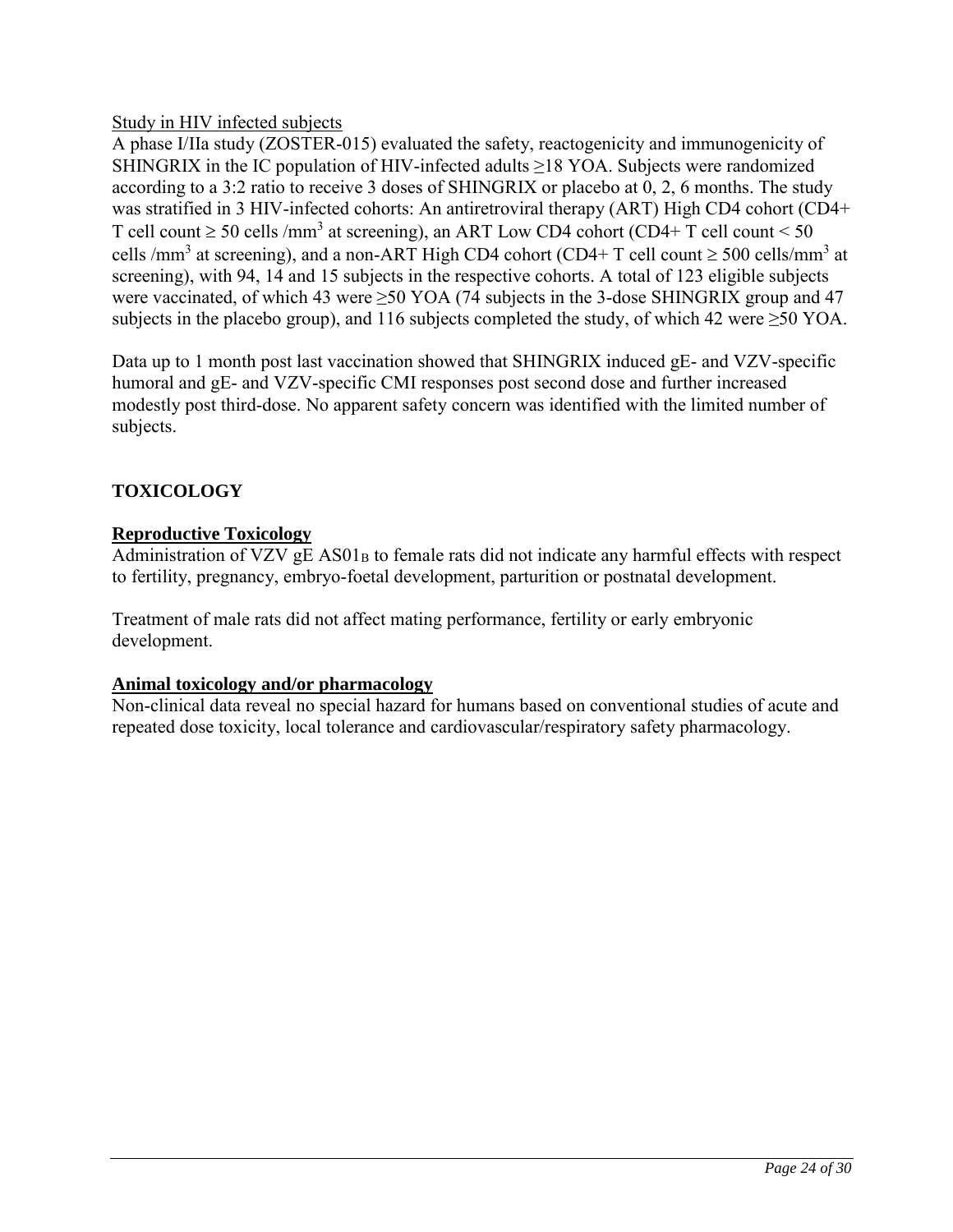### <span id="page-24-0"></span>**REFERENCES**

Chilbek, R., Smetana, J., Pauksens, K., Romboc, L., Anneke R., VH, Richardus, J., Plassmann G., Schwarz, T., Ledent,E., Heineman, T. 2014. Safety and immunogenicity of three different formulations of an adjuvanted varicella-zoster virus subunit candidate vaccine in older adults: A phase II, randomized, controlled study. Vaccine. 32: 1745-1753.

Cunningham et al., N Engl J Med 2016; 375: 1019-32. Efficacy of the herpes zoster subunit vaccine in adults 70 years of age or older.

Lal et al. Efficacy of an adjuvanted herpes zoster subunit vaccine in older adults. NEJM 2015;337:2087-96.

NACI, 2010. National Advisory Committee on Immunization (NACI) Statement. Statement on the Recommended Use of Herpes Zoster Vaccine. 2010. Published by the Public Health Agency of Canada. Accessed November 1, 2016. [http://www.phac-aspc.gc.ca/publicat/ccdr](http://www.phac-aspc.gc.ca/publicat/ccdr-rmtc/10vol36/acs-1/index-eng.php)[rmtc/10vol36/acs-1/index-eng.php.](http://www.phac-aspc.gc.ca/publicat/ccdr-rmtc/10vol36/acs-1/index-eng.php)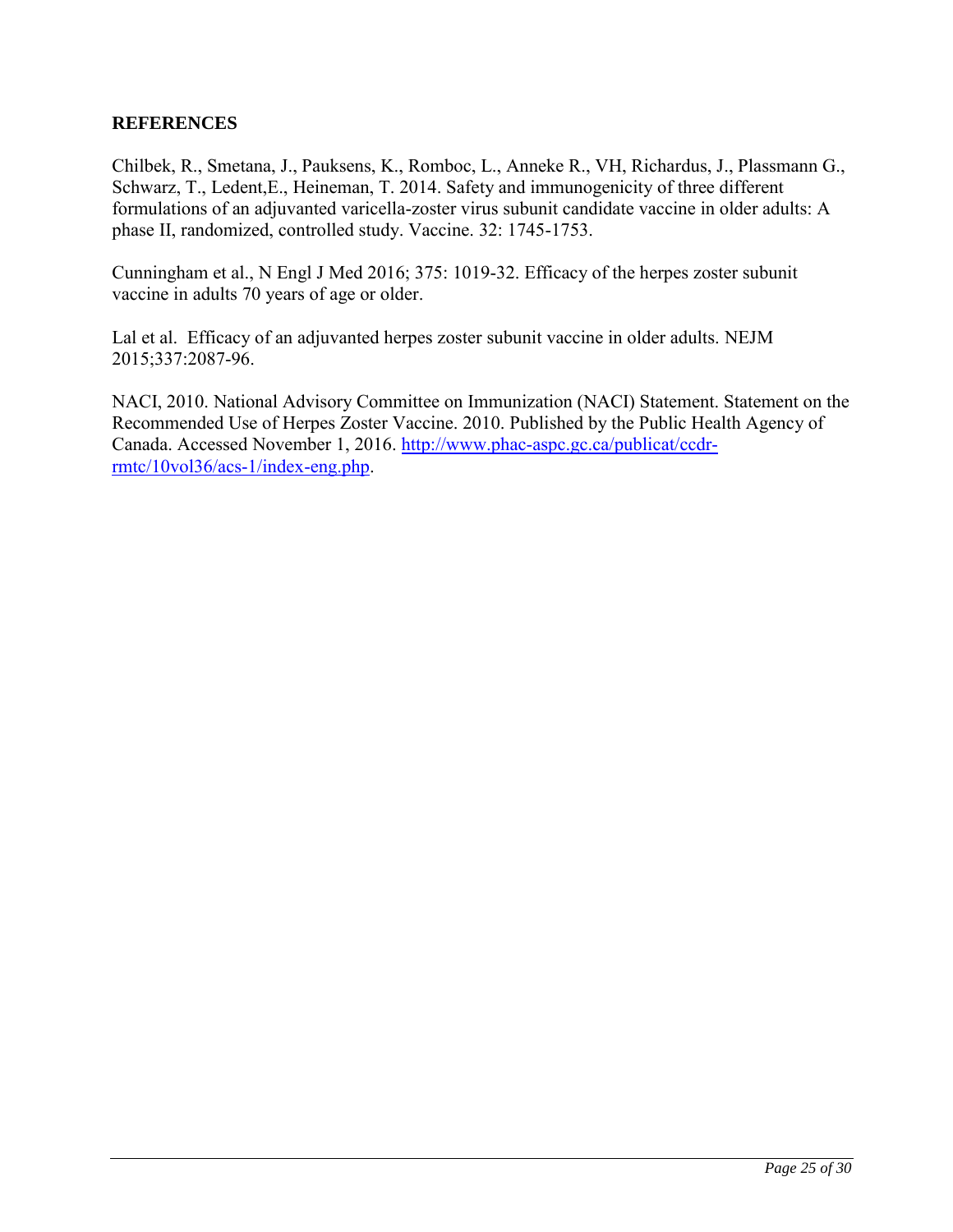### <span id="page-25-0"></span>**READ THIS FOR SAFE AND EFFECTIVE USE OF YOUR VACCINE PART III: PATIENT MEDICATION INFORMATION**

### **SHINGRIX Herpes Zoster vaccine (non-live recombinant, AS01<sup>B</sup> adjuvanted) Suspension for Injection**

Read this carefully before you receive **SHINGRIX**. This leaflet is a summary and will not tell you everything about this vaccine. Talk to your healthcare professional and ask if there is any new information about **SHINGRIX**.

### **What is SHINGRIX used for?**

SHINGRIX is a vaccine that helps to protect adults against herpes zoster (also called shingles).

SHINGRIX can be given to adults 50 years and older.

### **What causes Shingles?**

Shingles is caused by the same virus that causes chickenpox. After you have had chickenpox, the virus that caused it stays in your body in nerve cells. Sometimes, after many years and as you get older, the virus becomes active again and causes shingles. Anyone who has had chickenpox may get shingles and the chances of getting shingles increases as you get older. The lifetime risk of getting shingles is as high as 30% and this risk increases to almost 50% in those who live to 85 years.

### **What is Shingles?**

Shingles is a serious disease that commonly results in a very painful, blistering rash. It usually occurs in one part of the body and can last for several weeks. Shingles sometimes also results in fever or headache. The pain can be severe, disabling and interfere with doing normal day-to-day activities.

If you develop shingles, it may lead to serious complications, such as long-lasting nerve pain (postherpetic neuralgia or PHN), which can last for months or years and may be severe even after the shingles blisters heal. Shingles can also lead to scarring. PHN is the most common complication you can develop if you have shingles. PHN can be serious, disabling, and can interfere with your daily activities such as walking, sleeping and social activities. The pain from shingles can also lead to emotional distress. People who suffer from shingles have described their pain in many ways. Some say the pain burns or throbs. Others say it stabs, shoots, and/or feels sharp. Severe pain can result from things as minor as a breeze or the touch of clothing against the skin. Other complications you may get with shingles can include bacterial skin infections, weakness, facial or muscle paralysis, loss of hearing or vision problems which can lead to blindness.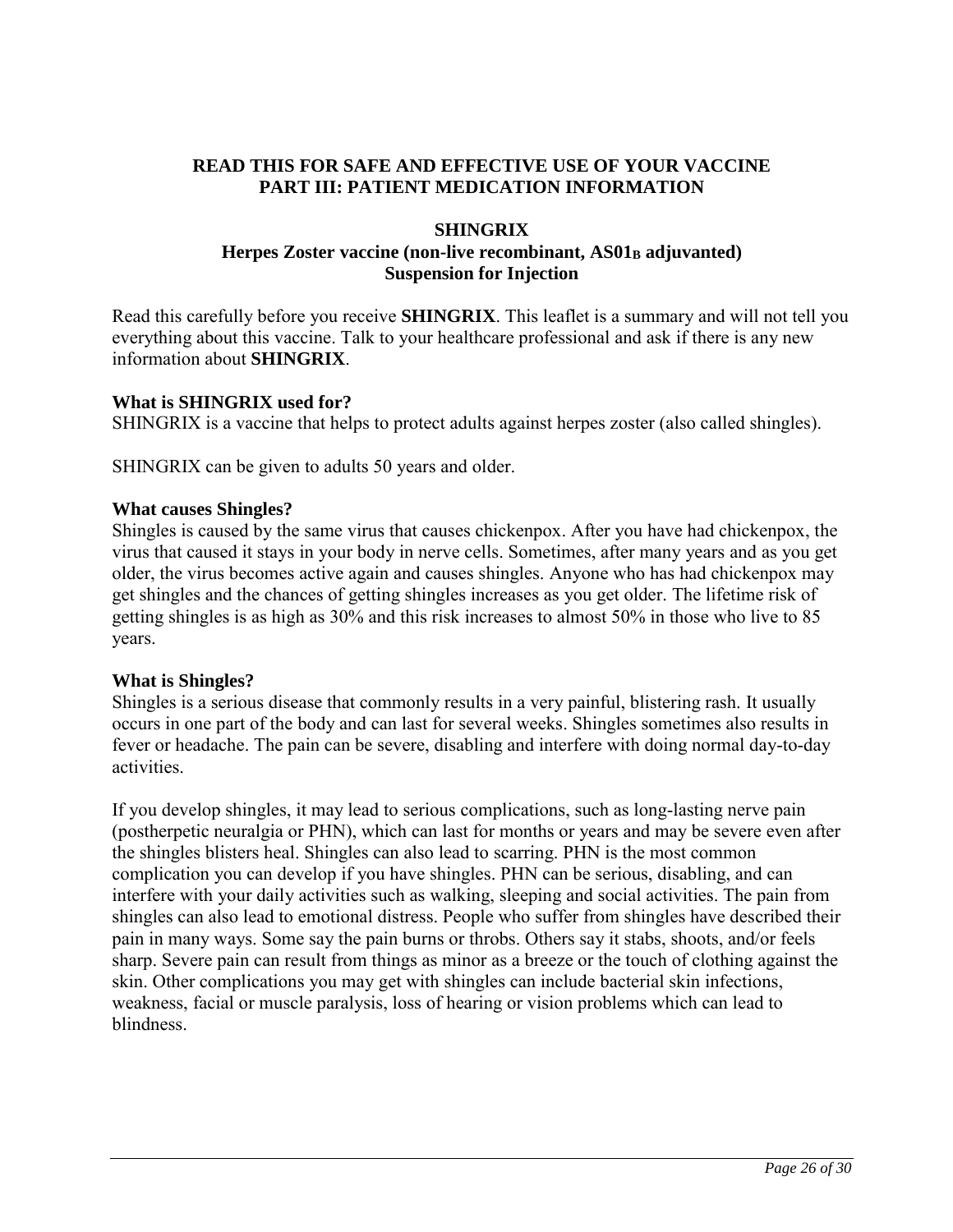People with shingles may need to stay in the hospital and in rare cases shingles may even result in death.

### **How does SHINGRIX work?**

SHINGRIX helps your body to build its own protection against shingles.

SHINGRIX was demonstrated to be more than 90% effective in preventing shingles in people who are 50 years or older, including those 70 to 80 years of age and older in clinical studies. SHINGRIX maintained protection for four years. The duration of protection beyond 4 years is currently under investigation.

As with all vaccines, SHINGRIX may not fully protect all people who are vaccinated.

### **What are the ingredients in SHINGRIX?**

### **Medicinal ingredients:**

1 dose (0.5 mL) contains 50 micrograms of glycoprotein E (gE) powder mixed with  $AS01<sub>B</sub>$ adjuvant suspension. gE is a protein found in the Varicella Zoster Virus. This protein is not infectious.

The adjuvant is made of 50 micrograms each of a plant extract (*Quillaja saponaria* Molina, fraction 21 (QS-21)) and a bacterial extract (3-O-desacyl-4'- monophosphoryl lipid A (MPL)) and is used to improve your body's response to the vaccine.

### **Non-medicinal ingredients:**

Cholesterol, dipotassium phosphate, dioleoyl phosphatidylcholine, disodium phosphate anhydrous, polysorbate 80, potassium dihydrogen phosphate, sodium chloride, sodium dihydrogen phosphate dihydrate, sucrose and water for injections.

### **SHINGRIX comes in the following dosage forms:**

0.5 mL suspension for one injection made by combining:

- One vial of gE powder
- One vial of adjuvant suspension

### **Do not use SHINGRIX if:**

• You are allergic to any ingredient in SHINGRIX (see What are the Ingredients in SHINGRIX). Signs of an allergic reaction may include itchy skin rash, shortness of breath and swelling of the face or tongue.

### **To help avoid side effects and ensure proper use, talk to your healthcare professional before you receive SHINGRIX. Talk about any health conditions or problems you may have, including:**

- If you have a severe infection with a high temperature. In these cases, vaccination may be delayed until recovery. A minor infection such as a cold should not be a problem, but talk to your healthcare professional first.
- If you have a bleeding problem or bruise easily.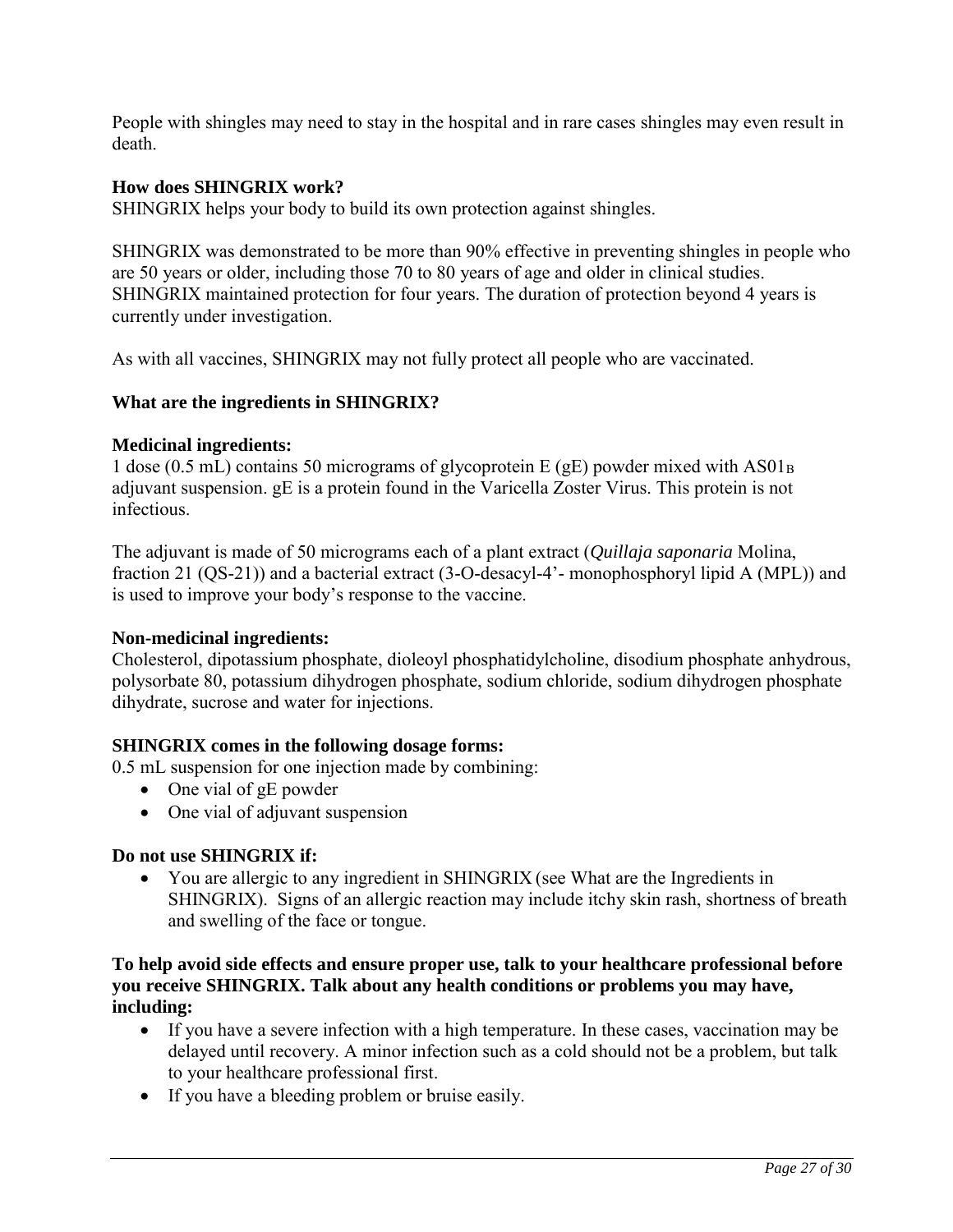• If you have fainted with a previous injection or before receiving any needle injection.

### **Other warnings you should know about:**

SHINGRIX is not for prevention of chickenpox or for the treatment of herpes zoster (HZ) or postherpetic neuralgia (PHN).

### **Pregnancy and breast-feeding**

- Ask your healthcare professional for advice before taking any medicine.
- There is no information on the use of SHINGRIX in pregnant or breast-feeding women.

### **Tell your healthcare professional about all the medicines you take, including any drugs, vitamins, minerals, natural supplements or alternative medicines, or if you have recently received any other vaccine.**

### **Using other medicines or vaccines with SHINGRIX:**

• SHINGRIX can be given at the same time as the unadjuvanted seasonal influenza vaccine. The vaccines should be given at different injection sites.

### **How to receive SHINGRIX:**

• SHINGRIX is given as an injection of 0.5 mL into a muscle (usually in the upper arm).

#### **Usual dose:**

You will receive two SHINGRIX injections with a gap of 2 to 6 months between doses. The first injection can be given from the age of 50 years. Your healthcare professional will tell you when you should come back for the second dose.

Make sure you receive both doses of SHINGRIX. This will maximise the protection offered by **SHINGRIX** 

#### **Overdose:**

If you think you have received too much SHINGRIX, contact your healthcare professional, hospital emergency department or regional Poison Control Centre immediately, even if there are no symptoms.

### **Missed Dose:**

If you miss a scheduled injection, it is important that you make another appointment.

### **What are possible side effects from using SHINGRIX?**

Like all medicines, SHINGRIX can cause side effects, although not everyone gets them. Most of the side effects experienced were mild to moderate and on average did not last longer than 3 days.

#### **Very Common (these may occur with more than 1 in 10 doses of the vaccine):**

- Pain, redness and swelling at the injection site
- Headache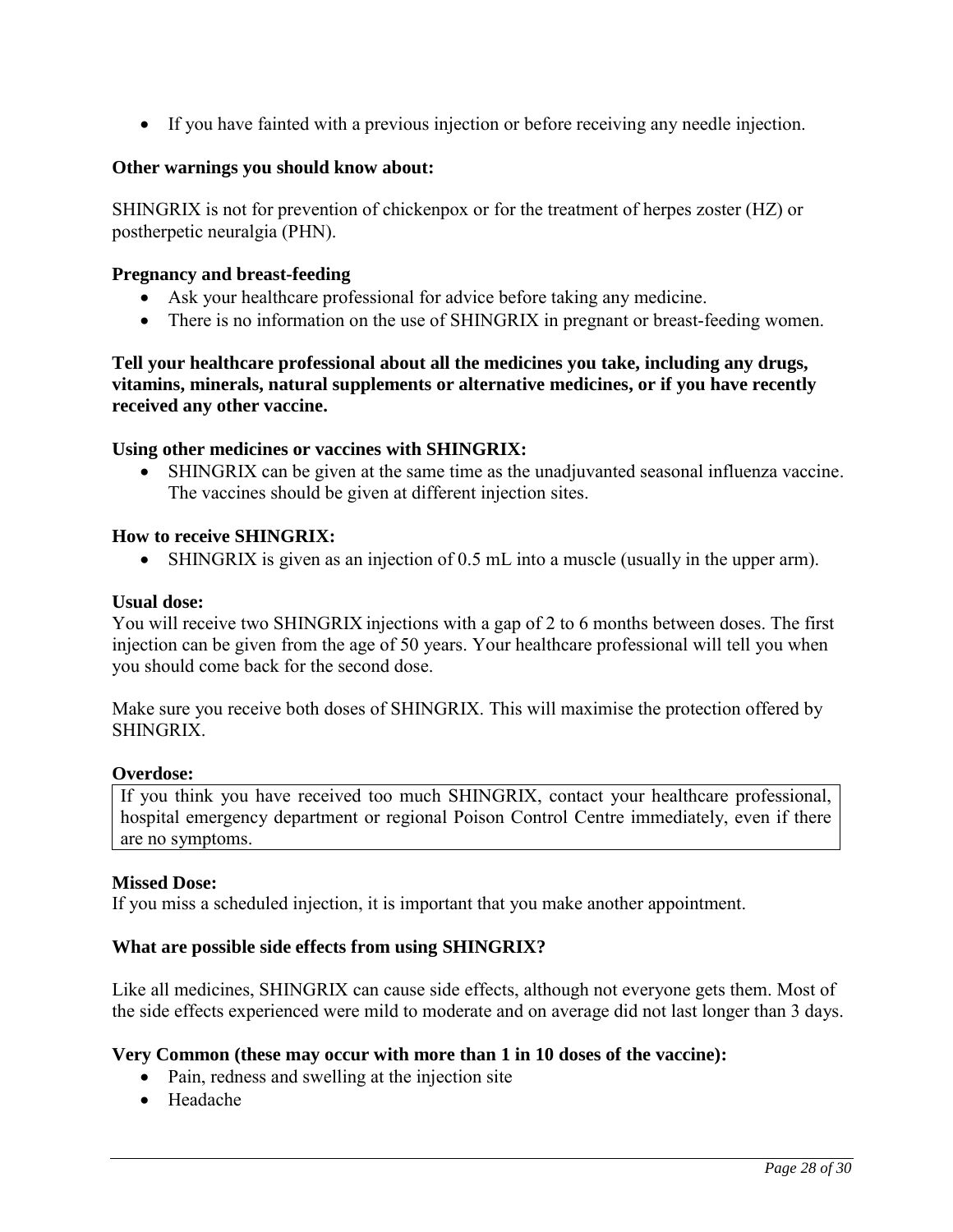- Stomach and digestive complaints (including nausea, vomiting, diarrhea and/or stomach pain)
- Muscle pain
- Tiredness
- Chills, fever

### **Common (these may occur with up to 1 in 10 doses of the vaccine):**

- Injection site itching
- Generally feeling unwell

These are not all the possible side effects you may feel when taking SHINGRIX. If any of these side effects gets serious, or if you experience any side effects not listed here, contact your healthcare professional.

#### **Reporting Suspected Vaccine Adverse Events For the general public:**

If you suspect you have had a serious or unexpected event following receipt of a vaccine, please ask your healthcare professional to complete the Adverse Events Following Immunization (AEFI) Form and send it to your local health unit in [your province/territory.](http://www.phac-aspc.gc.ca/im/ci-rp-eng.php)

### **For healthcare professionals:**

If a patient experiences an adverse event following immunization, please complete the Adverse Events Following Immunization (AEFI) Form and send it to your local health unit in [your](http://www.phac-aspc.gc.ca/im/ci-rp-eng.php)  [province/territory.](http://www.phac-aspc.gc.ca/im/ci-rp-eng.php)

If you have any questions or have difficulty contacting your local health unit, please contact Vaccine Safety Section at Public Health Agency of Canada:

Toll-free telephone: 1-866-844-0018

Toll-free fax: 1-866-844-5931

By email: caefi@phac-aspc.gc.ca

*NOTE: Should you require information related to the management of the adverse events, please contact your health professional before notifying the Public Health Agency of Canada. The Public Health Agency of Canada does not provide medical advice.*

### **Storage:**

- Keep this vaccine out of the sight and reach of children
- Store in a refrigerator  $(2^{\circ}C \text{ to } 8^{\circ}C)$
- Do not freeze
- Store in the original package in order to protect from light
- Do not use this vaccine after the expiry date which is stated on the label and carton. The expiry date refers to the last day of that month.